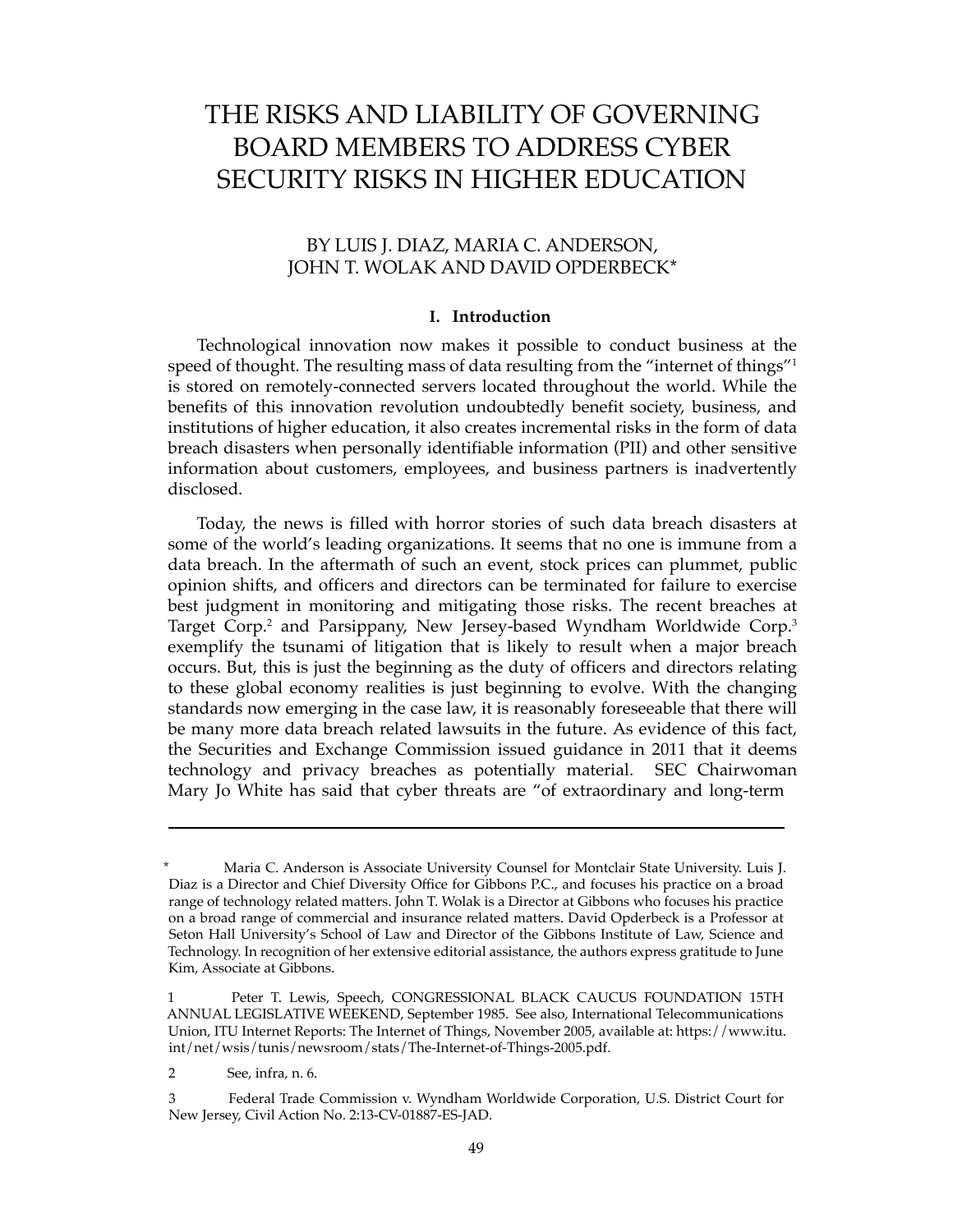seriousness. They are first on the (SEC's) division of (market) intelligence's list of global threats, even surpassing terrorism."<sup>4</sup>

In light of these new world realities, officers and directors at all types of organizations, including colleges and universities, would be well advised to ensure that their organizations engage in a thoughtful process to implement adequate physical, electronic, and other security measures to prevent, manage, and respond to data breaches. The failure to do so can result in what happened at Target, where seven of ten directors were unseated because they failed to adequately manage cyber risks. Aside from the risk of breach-related litigation, it is also reasonably foreseeable that both federal and state regulators will become increasingly more aggressive in terms of regulatory compliance, fines, and monitoring activities.

Higher education institutions and their officers and directors are not exempt from these obligations. Many state laws impose a fiduciary duty upon boards of governors or trustees and administrators of public and private universities that require engaging in a robust due diligence process to ensure that cyber risks are properly identified and managed. This article seeks to provide some practical guidance concerning the federal and state laws applicable to higher education, and how officers and directors at these institutions can implement adequate policies, procedures, and practices to mitigate cyber risks and threats relating to potential data breaches.

## **II. Director and Officer Fiduciary Duties in the Face of Cyber Security Issues**

Public awareness of director and officer liability for cyber attacks was elevated after a breach of consumer records at Target.<sup>5</sup> In reliance upon case law recognizing a board's obligation to oversee corporate risk post-Target, commentators suggested that liability for failure to monitor cyber-risk could be imputed to individual board members who were not discharging their fiduciary obligations by either: (a) "utterly" failing to implement "any reporting or information system or controls"; or (b) if such reporting or information systems were in place, consciously failing to monitor or oversee them so that board members were "disabled from being

<sup>4</sup> Mary Jo White, Opening Statement at SEC Roundtable on Cybersecurity, U.S. SECURITIES AND EXCHANGE COMMISSION, March 26, 2014, available at https://www.sec.gov/News/ PublicStmt/Detail/PublicStmt/1370541286468.

<sup>5</sup> After the breach of consumer records by Target, a shareholder derivative suit was filed in 2013 in the District of Minnesota alleging that board members breached their fiduciary duties to the company by failing to maintain adequate controls to ensure the security of data affecting as many as 70 million customers who shopped at Target between November 27, 2013 and December 15, 2013. See Kulia v. Steinhafel, No. 14-CV-00203 (D. Minn. July 18, 2014). An audit commissioned through Institutional Service Shareholders recommended seven out of Target's ten board members be removed after the data breach. See Kavita Kumar, Most of Target's Board Members Must Go, Proxy Advisor Recommends, Star Tribune, May 29, 2014, http://www.startribune.com/most-oftarget-s-board-should-go-proxy-adviser-recommends/260960251/. The data breach required Target to defend its board members under public scrutiny in response to pressure from an influential shareholder. See Kavita Kumar, Target Board Defends its Role, Before and After Data Breach, Star Tribune, June 4, 2014, http://www.startribune.com/target-board-defends-its-role-before-and-afterdata-breach/261527581/. Although the Board remained intact, Target replaced its Chief Executive Officer following the breach and appointed a new Chief Information Officer. See Kavita Kumar, Target's 10 Member Board Survives Vote of Shareholders, Star Tribune, July 2, 2014, http://www. startribune.com/june-12-target-s-board-survives-vote-of-shareholders/262727811/.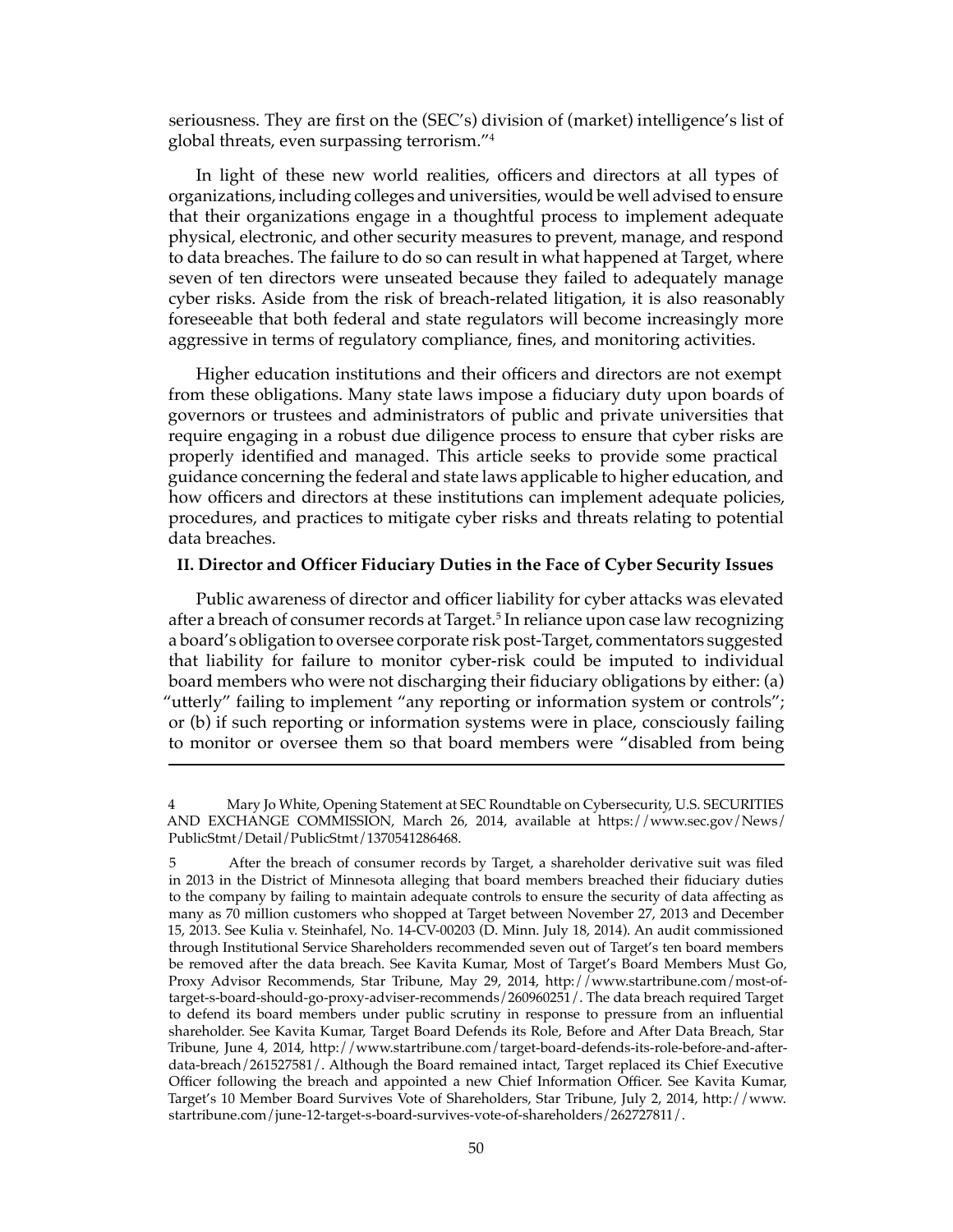informed of risks or problems requiring their attention."<sup>6</sup> Therefore, University officials should be mindful of the legal risks posed to the members of their governing boards by ensuring they take an active role in the assessment of risk associated with information security systems selected for implementation and are regularly updated through reporting systems.<sup>7</sup>

In the United States, there are a multitude of sources that may impose liability upon board members for lapses in judgment related to cyber security. These sources may be found in federal laws – such as the Fair Credit Reporting Act, the Sarbanes-Oxley Act, the Health Insurance Portability and Accountability Act (HIPAA), Family Educational Right to Privacy Act (FERPA), and the Federal Information Security Management Act (FISMA) – or state and common laws. Potential plaintiffs include the Federal Trade Commission, the U.S. Securities and Exchange Commission, the Department of Justice, state attorneys general, and the individuals or companies whose data has been breached.<sup>8</sup> Higher education is particularly vulnerable to data breaches because, as the U.S. Department of Education has noted, "[c]omputer systems at colleges and universities [are] favored targets because they hold many of the same records as banks but are much easier to access."9

In a survey conducted by the Association of Governing Boards of Universities and Colleges and United Educators found that, while full boards have been increasingly engaged in risk discussions, "conflicting answers on the amount and quality of information boards receive on risk raised questions about the value of that information."10 While 60 percent of respondents to that survey reported that the information boards received – particularly in connection with financial risks – was adequate, only 39 percent strongly agreed that enough information was shared to fulfill their legal and fiduciary duties."<sup>11</sup> Accordingly, because the failure of a board to actively address cyber risk management and information security risks can impose liability upon individuals,<sup>12</sup> members of governing boards must be provided adequate information in order to discharge their fiduciary duties.<sup>13</sup>

<sup>6</sup> Eduardo Gallardo and Andrew Kaplan, Board of Directors' Duty of Oversight and Cybersecurity, Delaware Business Court Insider, August 20, 2014 (citing Stone v. Ritter, 911 A.2d 362, 370) (Del. 2006) and relying upon In re Caremark Int'l Derivative Litigation, 698 A.2d 959 (Del. Ch. 1996)).

<sup>7</sup> Foley and Lardner LLP, Taking Control of Cybersecurity: A Practical Guide for Officers and Directors, March 11, 2015, available at http://www.foley.com/taking-control-of-cybersecuritya-practical-guide-for-officers-and-directors-03-11-2015/.

<sup>8</sup> See Noah G. Susskind, Cybersecurity Compliance and Risk Management Strategies: What Directors, Officers, and Managers Need to Know, 11 N.Y.U. J. L. & Bus. 573, 603 (2015).

<sup>9</sup> Family Educational Rights and Privacy Act, 73 Fed. Reg. 74806, 74843 (Dec. 9, 2008) (codified at 34 CFR §99) available at http://www2.ed.gov/legislation/FedRegister/finrule/2008- 4/120908a.pdf.

<sup>10</sup> See Association of Governing Boards of Universities and Colleges, A Wake-Up Call: Enterprise Risk Management at Colleges and Universities Today at 2 (2013), available at http://agb. org/sites/agb.org/files/RiskSurvey2014.pdf.

<sup>11</sup> Id.

<sup>12</sup> Susskind, supra note 5, at 603.

<sup>13</sup> Salar Ghahramani, Fiduciary Duty and the Ex Officio Conundrum in Corporate Governance: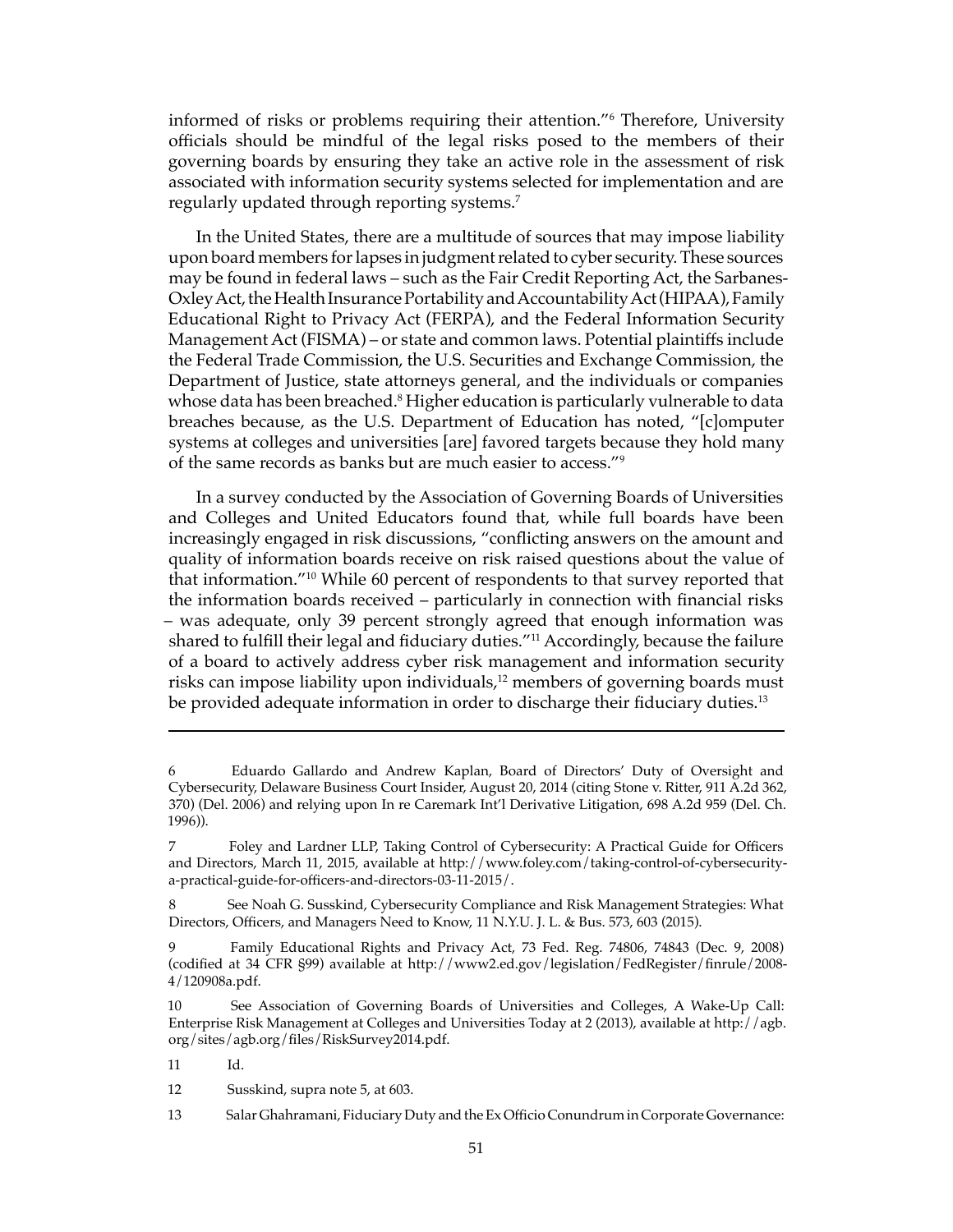Although the Sarbanes-Oxley Act has limited application to higher education, it has raised expectations of accountability in governance, regardless of whether a governing board manages a corporation or not-for-profit institution.<sup>14</sup> Members of not-for-profit governing boards who fail to meet the expectations of this Act may find themselves subject to removal or may not be indemnified in the event of suit by affected students, alumni, or employees.<sup>15</sup> Board members of not-for-profit institutions, whether public or private universities, may be subject to director and officer liability suits for failing to discharge their duties by broader classes of plaintiffs that may include other board members, donors, employees, students, vendors, contractors, other not-for-profit entities working in collaboration with the institution, and/or government agencies with regulatory authority over the institution.<sup>16</sup> While suits based upon such causes of action have thus far largely settled or been dismissed based upon failure to demonstrate causation or damages related to identity theft, suits continue to be filed, and the technological capacity to identify the use of such information continues to develop and requires constant monitoring to evaluate its evidentiary potential in damage claims.<sup>17</sup>

Governing boards of higher education institutions are commonly referred to as "the guardians" of the university and, as such, owe fiduciary duties of care and loyalty similar to their counterparts at for-profit corporations.<sup>18</sup> The degree of their fiduciary obligations vary, depending upon the institution's bylaws. However, as a general rule, board members must promote the institution's best interest, disclose

16 Joseph Anthony Valenti, Know the Mission: A Lawyer's Duty To a Nonprofit Entity During An Internal Investigation, 22 St. Thomas L. Rev. 504, 509 (2010).

The Troublesome Murkiness of the Gubernatorial Trustee's Obligations, 10 Hastings Bus. L.J. 1, 11 (2014).

<sup>14</sup> Lyman P.Q. Johnson & Mark A. Sides, Corporate Governance and the Sarbanes-Oxley Act: The Sarbanes-Oxley Act and Fiduciary Duties, 30 Wm. Mitchel L. Rev. 1149, 1223-1224 (2004).

<sup>15</sup> See N.Y. Not-for-Profit Corp. Law § 722 (2014). See also, Vacco v. Diamandopoulos, 715 N.Y.S. 2d 269 (N.Y. Sup. Ct.,1998) (defendants, as former university trustees, were held financially accountable for mismanagement of the university's assets and held to violate the duties of care and loyalty owed to the university). See also, N.Y. Not-for-Profit Corp. Law § 717 (directors are required to discharge their duties in good faith and "with the care an ordinarily prudent person in a like position would exercise under similar circumstances").

<sup>17</sup> Erin Kenneally & John Stanley, Beyond Whiffle-Ball Bats: Addressing Identity Crime In An Information Economy, 26 J. Marshall J. Computer & Info. L. 47, 130 (2008). Although most data breach class actions have been unsuccessful because of the plaintiffs' inability to plead an "actual or imminent" injury that is sufficient to establish Article III standing, on December 18, 2014, the U.S. District Court for the District of Minnesota ruled that a class of consumers could proceed with a majority of their claims against Target arising from the data breach it suffered in late 2013. See In re: Target Corporation Customer Data Security Breach Litigation, MDL No. 14-2522, U.S. Dist. LEXIS 175768 (D.M.N. Dec. 18, 2014). In addition, a class action filed against AvMed, Inc. settled for \$3 million (after being dismissed twice by a Florida District Court and reinstated by the U.S. Court of Appeals for the Eleventh Circuit) and did not require class members to prove actual damages, suggesting damages may not require proof or causation. See Philippa Maister, After the Breach: Plaintiffs Secure a Settlement that Doesn't Require Proof of Damages, Corporate Counsel, July 2014, at 15.

<sup>18</sup> Salar Ghahramani, Fiduciary Duty and the Ex Officio Conundrum in Corporate Governance: The Troublesome Murkiness of the Gubernatorial Trustee's Obligations, 10 Hastings Bus. L.J. 1, 7 (2014).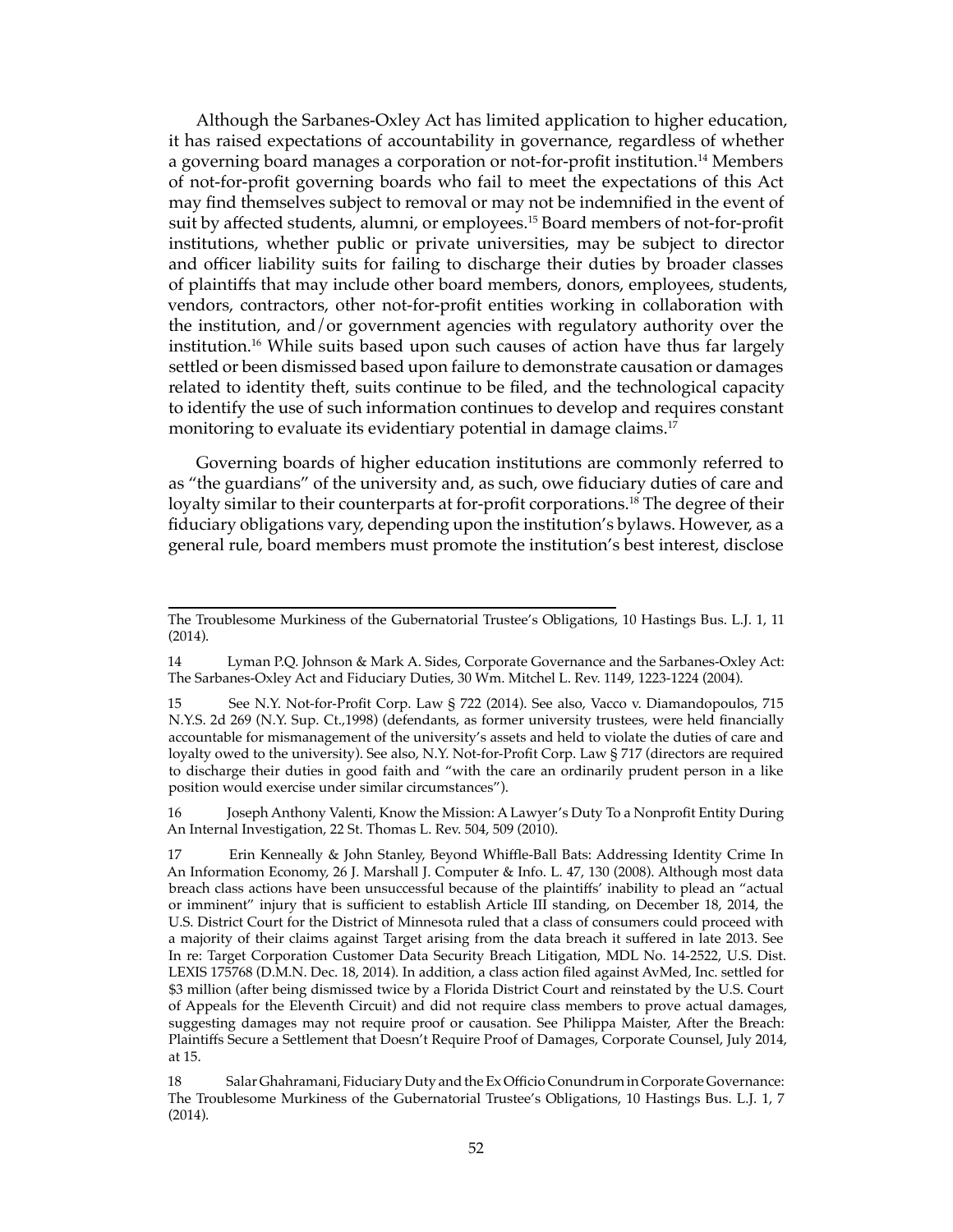to fellow board members any material information that may not be readily known, and exercise good faith duties of care and loyalty toward the institution.<sup>19</sup>

## **A. The Duty of Care**

The duty of care relates to the governing board member's competence in performing his/her functions and requires the use of care that an ordinarily prudent person would exercise in a like position under similar circumstances.<sup>20</sup> The duty of care also requires the board member to exercise his or her responsibilities and decision-making in good faith and with due diligence.<sup>21</sup> The duty of care does not allow a board member to fail to supervise the organization or, even when acting in good faith, neglect to make informed decisions.<sup>22</sup> Finally, the duty of care requires that board members are well-equipped with information that is required in order to make informed decisions.<sup>23</sup> A recent survey found that only 12 percent of board members frequently receive briefings and reports on cyberthreats.<sup>24</sup> If a board member is not regularly informed as to the institution's cyber security policies, procedures, and risks, he or she may not effectively oversee or approve institutional initiatives that may result in a breach of the duty of care.<sup>25</sup>

## **B.** The Duty of Loyalty

- 19 Id. at 13.
- 20 Id.
- 21 Id.
- 22 Id.
- 23 Id.

24 Ponemon Institute LLC, Cyber Security Incident Response: Are We as Prepared as We Think?, January 2014, available at https://www.lancope.com/sites/default/files/Lancope-Ponemon-Report-Cyber-Security-Incident-Response.pdf.

25 The vast majority of states provide that the members of a board of a not-for-profit are held to the same standards as those applicable to the board of a for-profit corporation. See 15 Pa. Cons. Stat. § 5712 (2014). See also Ariz. Rev. Stat. § 10-830 (LexisNexis 2014), Ark. Code Ann. § 4-28-618 (2014), Cal. Corp. Code § 5231 (Deering 2014), Colo. Rev. Stat. 7-128-401 (2014), Conn. Gen. Stat. § 33- 1104 (2014) (director must discharge his duties "in a manner he reasonably believes to be in the best interests of the corporation); Fla. Stat. § 617.0830 (2014), Ga. Code Ann. § 14-3-830 (2014), Haw. Rev. Stat. § 414D-149 (2014), Idaho Code Ann. § 30-3-80 (2014), Ind. Code Ann. § 23-17-13-1 (2014), Iowa Code § 504.831 (2014), Ky. Rev. Stat. Ann.§ 273.215 (LexisNexis 2014), La. Rev. Stat. Ann. § 12:226 (2014), Me. Rev. Stat. tit. 13-B, § 717 (2014), Mass. Ann. Laws. ch. 180, § 6C (LexisNexis 2014), Minn. Stat. § 317A.251 (2014), Miss. Code Ann. § 79-11-267 (2014), Mo. Rev. Stat. § 355.001 (2014), Mont. Code Ann. 35-2-416 (2014), Neb. Rev. Stat. Ann. § 21-1986 (LexisNexis 2014), Nev. Rev. Stat. Ann. § 82.221 (2014), N.J. Rev. Stat. § 15A:6-14 (2014)(trustees and members of any committee designated by the board are required to "discharge their duties in good faith and with that degree of diligence, care and skill which ordinary, prudent persons would exercise under similar circumstances in like positions"); N.M. Stat. Ann. § 53-8-25.1 (LexisNexis 2014), N.C. Gen. Stat. § 55A-8-30 (2014), N.D. Cent. Code § 10-33-45 (2014), Ohio. Rev. Code Ann. § 1702.30 (LexisNexis 2014), 15 Pa. Cons. Stat. § 5712 (2014) (a director of a not-for-profit corporation is held as a fiduciary and must perform his or her duties in good faith and with such care as a person of ordinary prudence would use under similar circumstances); R.I. Gen. Laws § 7-6-22 (2014), Tenn. Code Ann. § 48-58-301 (2014), Tex. Bus. Orgs. Code Ann. § 22.221 (2014), Utah Code Ann. § 16-6a-822 (LexisNexis 2014), Vt. Stat. Ann. tit. 11B, § 8.30 (2014), Va. Code Ann. § 13.1-870 (2014), Wash. Rev. Code Ann. § 24.03.127 (LexisNexis 2014), W. Va. Code § 31E-8-830 (2014).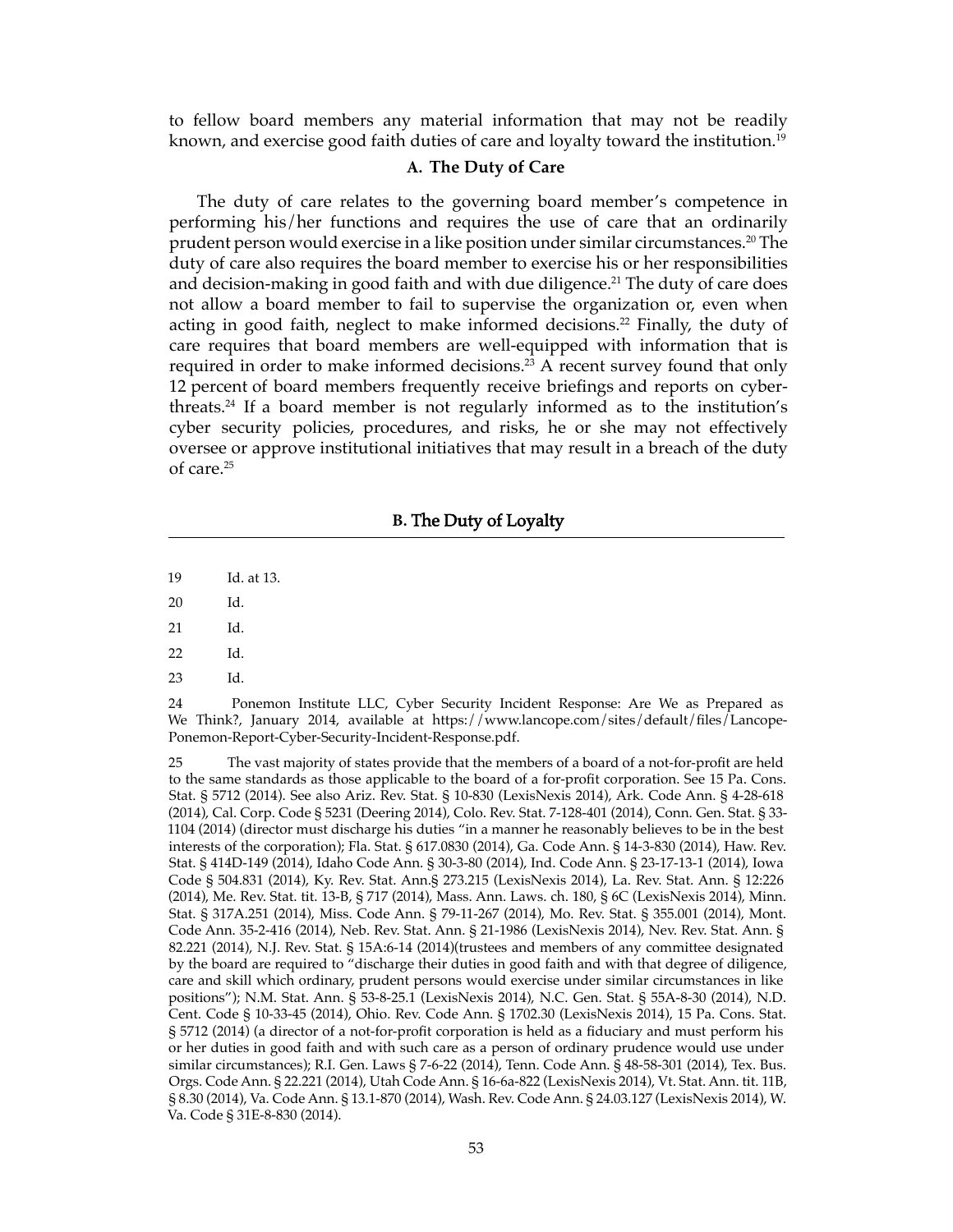The duty of loyalty requires a member of a governing board for a higher education institution to act in what he or she reasonably believes to be in the best interests of the organization, in light of its stated purposes.<sup>26</sup> This requires the trustee to affirmatively protect the interests of the organization and to refrain from doing anything that would be injurious to the organization.<sup>27</sup> The duty of loyalty requires the board member to place the interests of the institution above his or her own, and is largely concerned with addressing direct or indirect conflicts of interest between the board member and the organization.<sup>28</sup> As with the duty of care, the vast majority of state laws provide that board members of a not-for-profit are subject to a duty of loyalty, just as board members of a for-profit corporation are.<sup>29</sup>

## **III. Summary of Legal Obligations to Facilitate A Board's Duty of Care and Loyalty A. The Applicability of FERPA, HIPAA, and FISMA to Higher Education**

Higher educational institutions must comply with FERPA, $30$  FISMA, $31$  and, if applicable, HIPAA $3^2$  in order to regulate the security of their student records or other data.<sup>33</sup> FERPA sets the standard for student privacy, and federal funding may be withheld from any institution with a policy or practice of disclosing student

26 Id. at 15.

27 Id.

28 Id.

30 20 U.S.C. § 1232g. Regulations under FERPA are codified at 34 C.F.R. § 99 (2011). In addition to FERPA, some other federal laws also implicate the privacy of educational records and should be considered during the due diligence phase. See, e.g., Individuals with Disabilities Education Act, 20 U.S.C. §§ 1400-1487; Protection of Pupil's Rights Amendments, 20 U.S.C. § 1232h (1978); USA Patriot Act, Pub. L. 107-56 (2001); Privacy Act of 1974, 5 U.S.C. Part I, Ch. 5, Subch. 11, Sec 552; and Campus Sex Crimes Prevention Act, Pub. L. 106-386.

31 FISMA requires that every federal agency develop and implement an agency-wide program to provide information security for the information systems and information that support the operations and assets of the agency, including those provided or managed by another agency, contractor, or other source. See 44 U.C.S.A. §3544, et. seq. This requirement is often passed through to higher education institutions as a condition of grants or contracts with federal agencies funding research. Charles H. Le Grand, Handbook for Internal Auditors §23.07 (Matthew Bender & Company Inc. 2014).

32 See 42 U.S.C. §§ 1320d, et. seq. HIPAA required the Secretary of the U.S. Department of Health and Human Services (the "Secretary") to adopt national standards to, inter alia, protect the privacy of individually identifiable health information and maintain administrative, technical, and physical safeguards for the security of health information.42 U.S.C. §§ 1320d-2(a)–(d). Health plans, health care clearinghouses, and health care providers who engage in standardized transactions and transmit financial and administrative claims electronically are covered entities under HIPAA and must comply with its standards and regulations. See 42 U.S.C. § 1320d-4(b).

33 The U.S. Department of Education established a Privacy Technical Assistance Center as a resource to assist institutions with ensuring the protection of data, compliance with privacy laws, and development of confidentiality and security practices associated with technology systems. See U.S. Department of Education Privacy Technical Assistance Center, Home, http://ptac.ed.gov/. PTAC provides timely information and updated guidance on privacy, confidentiality, and security practices through a variety of resources, including training materials and opportunities to receive direct assistance with privacy, security, and confidentiality of student data systems.

<sup>29</sup> Supra note 24.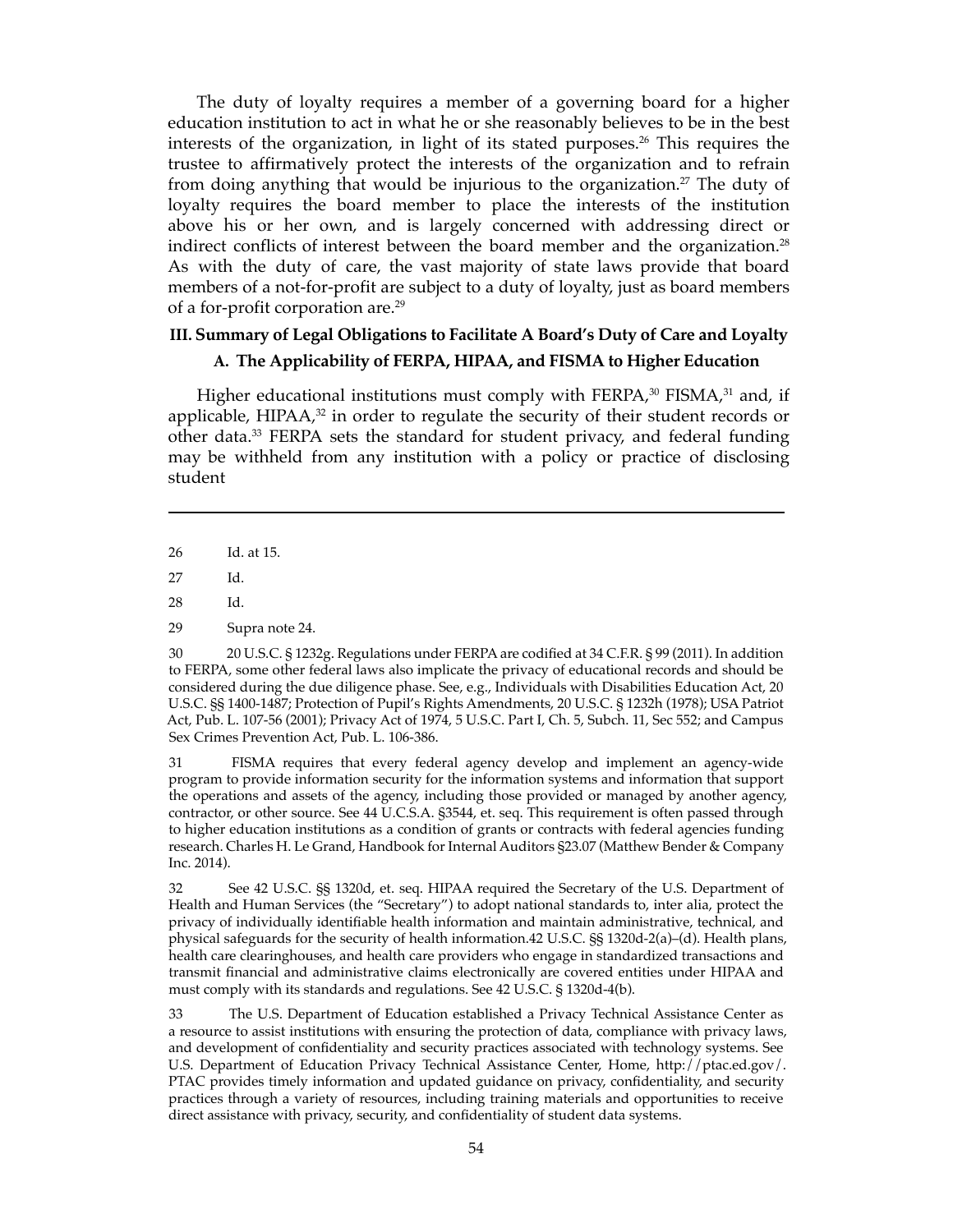information without authorization.<sup>34</sup> Because FERPA ensures that the privacy of student educational records<sup>35</sup> is protected by regulating to whom and under what circumstances such records may be disclosed, its provisions have important application when those records are shared with cloud software services providers.<sup>36</sup>

Directory information may be made public after an institution gives notice of the categories of directory information to all students and provides students an opportunity elect to keep such information private.37 Non-directory information is all other information related to a student and maintained by a higher education institution, including, without limitation, social security numbers or student identification numbers.<sup>38</sup> The disclosure of non-directory information or PII to a third party is only permitted if it qualifies as one of FERPA's defined exceptions.<sup>39</sup>

35 An educational record subject to FERPA is "directly related to a student" and "maintained by an educational agency or institution or by a party acting for such agency or institution." See 34 C.F.R. § 99.3. Some examples of educational records include student files, student system databases kept in storage devices, or recordings and/or broadcasts. See 20 U.S.C. §  $1232g(a)(4)(A)$ .

36 FERPA does not prohibit the use of cloud computing but requires higher education institutions to use reasonable methods to ensure the security of any information technology solutions, including cloud computing. See U.S. Department of Health & Human Services & U.S. Department of Education, Joint Guidance on the Application of the Family Educational Rights and Privacy Act (FERPA) and the Health Insurance Portability and Accountability Act of 1996 (HIPAA) to Student Health Records Nov. 2008, available at http://www.hhs.gov/ocr/privacy/hipaa/understanding/ coveredentities/hipaaferpajointguide.pdf. FERPA does not, however, affirmatively require schools to implement specific procedures for cloud computing or to provide notification in event of a data breach. Notification by the institution in the event of a data breach may nonetheless be required pursuant to state law or even the institution's own internal policies.

37 Directory information may include "the student's name, address, telephone listing, date and place of birth, major field of study, participation in officially recognized activities and sports, weight and height of members of athletic teams, dates of attendance, degrees and awards received, and the most recent previous educational agency or institution attended by the student." See 20 U.S.C.  $\S 1232g(a)(5)(A)$ .

38 See, e.g., 34 C.F.R. § 99.3. See also, 20 U.S.C. § 1232g(b). Information disclosed in combination with a student ID number, rather than a student name, is considered PII under FERPA and subject to heightened protection; only when an education institution removes all PII and assigns the records non-personal identifiers are disclosures to outside parties permitted without prior consent. See 20 U.S.C. § 1232g(a)(5).

39 One exception is pragmatic, permitting disclosures in connection with confidential and anonymous studies undertaken on behalf of the educational institution. See 20 U.S.C. §  $1232g(b)(1)$ (F) (such studies must be "for the purpose of developing, validating, or administering predictive tests, administering student aid programs, and improving instruction"); see also 34 C.F.R. § 99.31(a) (6)). This information must be destroyed when no longer needed for the purposes for which the study was conducted. See 34 C.F.R. § 99.31(a)(6)(iii)(B). The educational institution must enter into an agreement with the organization conducting the study that limits the use of the PII and requires the organization to maintain confidentiality and anonymity and to destroy the PII once it is no

<sup>34</sup> FERPA applies to all educational institutions that receive funding under any program administered by the Department of Education, which encompasses virtually all public schools and most private and public postsecondary institutions, including medical and other professional schools. See 20 U.S.C. § 1232g (requires higher education institutions that receive federal funds administered by the Secretary of Education to ensure certain minimum privacy protections for educational records); 34 C.F.R. § 99.1 (FERPA defines an educational institution to include "any public or private agency or institution which is the recipient of funds). See also, Jennifer C. Wasson, FERPA in the Age of Computer Logging: School Discretion at the Cost of Student Privacy?, 81 N.C.L. Rev. 1348, 1353 (2003).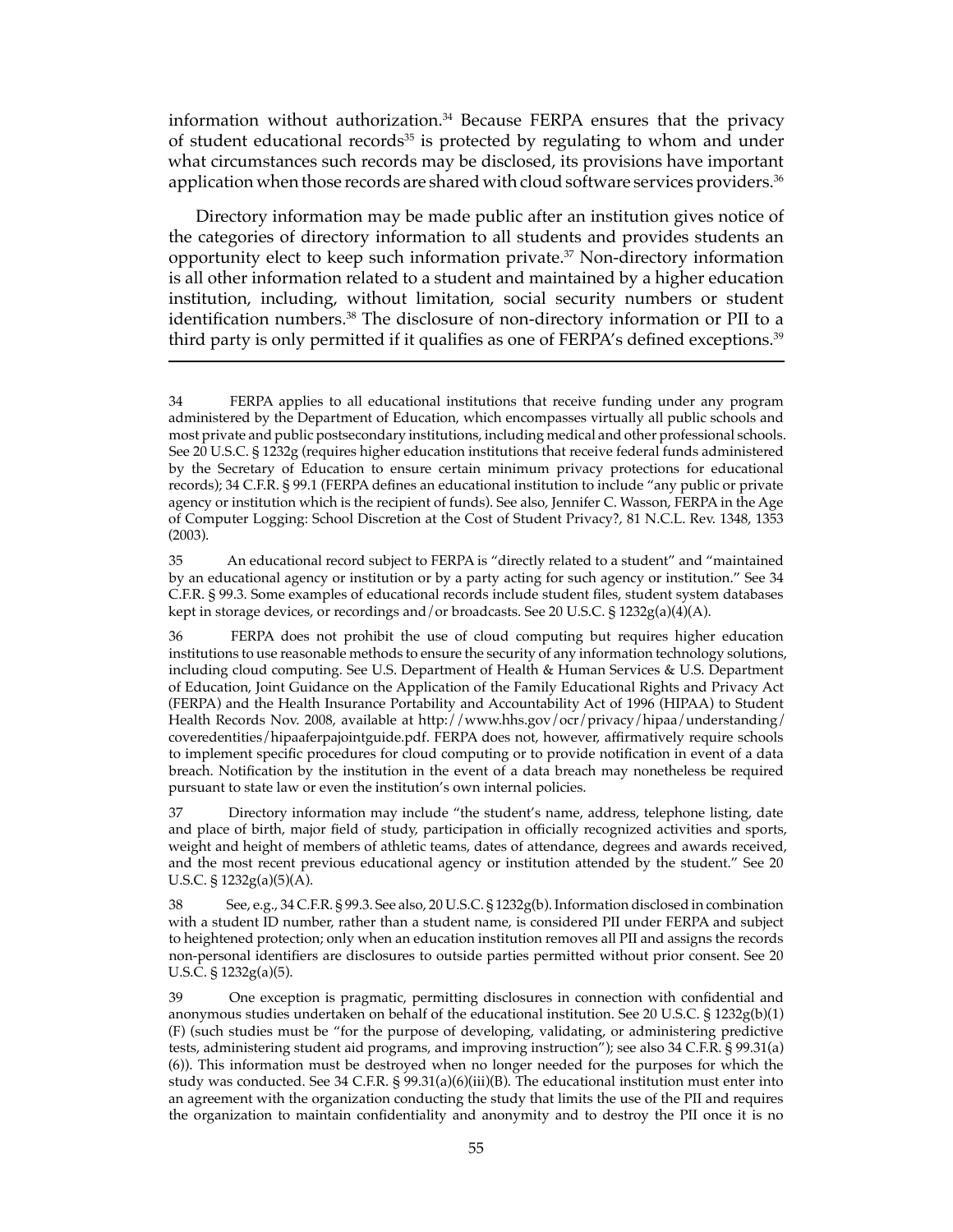Faculty, staff, and other officials of the institution may access non-directory information under FERPA if they have a legitimate academic interest to do so. $40$ The school official exception applies to third party cloud providers who are given access to student education records regulated by  $FERPA<sup>41</sup>$  so long as they agree: (1) to not redisclose the information without the student's prior consent, $42$  and (2) to use the information only "for the purposes for which the disclosure was made."43

Higher education institutions providing academic programs that include the operation of medical hospitals or other treatment centers and submit claims for reimbursement of medical expenses to third parties are generally subject to HIPAA.<sup>44</sup> HIPAA requires a receiving party to maintain the confidentiality of protected health information (PHI) that includes individually identifiable health information45 transmitted by, or maintained in, electronic, paper, or any other medium.46 The HIPAA Privacy Rule requires that a covered entity maintain reasonable and appropriate administrative, technical, and physical safeguards to protect PHI privacy.47 The Privacy Rule also requires covered entities to enter into business associate agreements with third party vendors who create, receive, maintain, or transmit PHI on their behalf.<sup>48</sup> Under the Privacy Rule, covered

40 20 U.S.C. § 1232g(b)(1)(A). See also, 34 C.F.R. § 99.31(a)(1).

41 34 C.F.R. § 99.31(a)(1)(i)(B) (third party must (i) "perform an institutional service or function for which the…institution would otherwise use employees"; (ii) "[be] under the direct control of the…institution with respect to the use and maintenance of education records"; and (iii) be subject to certain FERPA requirements governing the use and re-disclosure of PII in educational records.

42 34 C.F.R. § 99.33(a)(1).

43 34 C.F.R. § 99.33(a)(2).

44 HIPAA established a national health information privacy rule, which required the Secretary to issue final Standards for Privacy of Individually Identifiable Health Information, known as the Privacy Rule. See 45 C.F.R. Part 164 Subpart E. The Privacy Rule applies to health plans, health care clearinghouses, and health care providers who transmit financial and administrative transactions electronically to third parties for reimbursement of medical expenses, including medical universities that offer health care to individuals in the normal course of business or the fulfillment of academic credentials (i.e., through a university medical hospital or faculty/physician practice). See U.S. Department of Health and Human Services and U.S. Department of Education, supra note 35.

45 "The term 'individually identifiable health information' means any information, including demographic information collected from an individual, that  $-$  (A) is created or received by a health care provider, health plan, employer, or health care clearinghouse; and (B) relates to the past, present, or future physical or mental health or condition of an individual, the provision of health care to an individual, or the past, present, or future payment for the provision of health care to an individual, and – (i) identifies the individual; or (ii) with respect to which there is a reasonable basis to believe that the information can be used to identify the individual." 42 U.S.C. §1320d(6).

46 45 C.F.R. §160.103.

47 45 C.F.R. § 164.530(c). This regulation also provides specific requirements regarding the structure around such safeguards, including designating a privacy official, training the workforce, providing a mechanism for documentation of complaints, avoiding retaliation and sanctions, and other important structural components.

48 Pursuant to the Privacy Rule, a covered entity must receive satisfactory assurances

longer needed. See 34 C.F.R. § 99.31(a)(6)(iii)(C)(1)–(4). Another exception provided by FERPA is in connection with audits and evaluations of programs conducted by local, federal, or state officials and their authorized representatives. See 20 U.S.C. § 1232g(b)(1)–(5).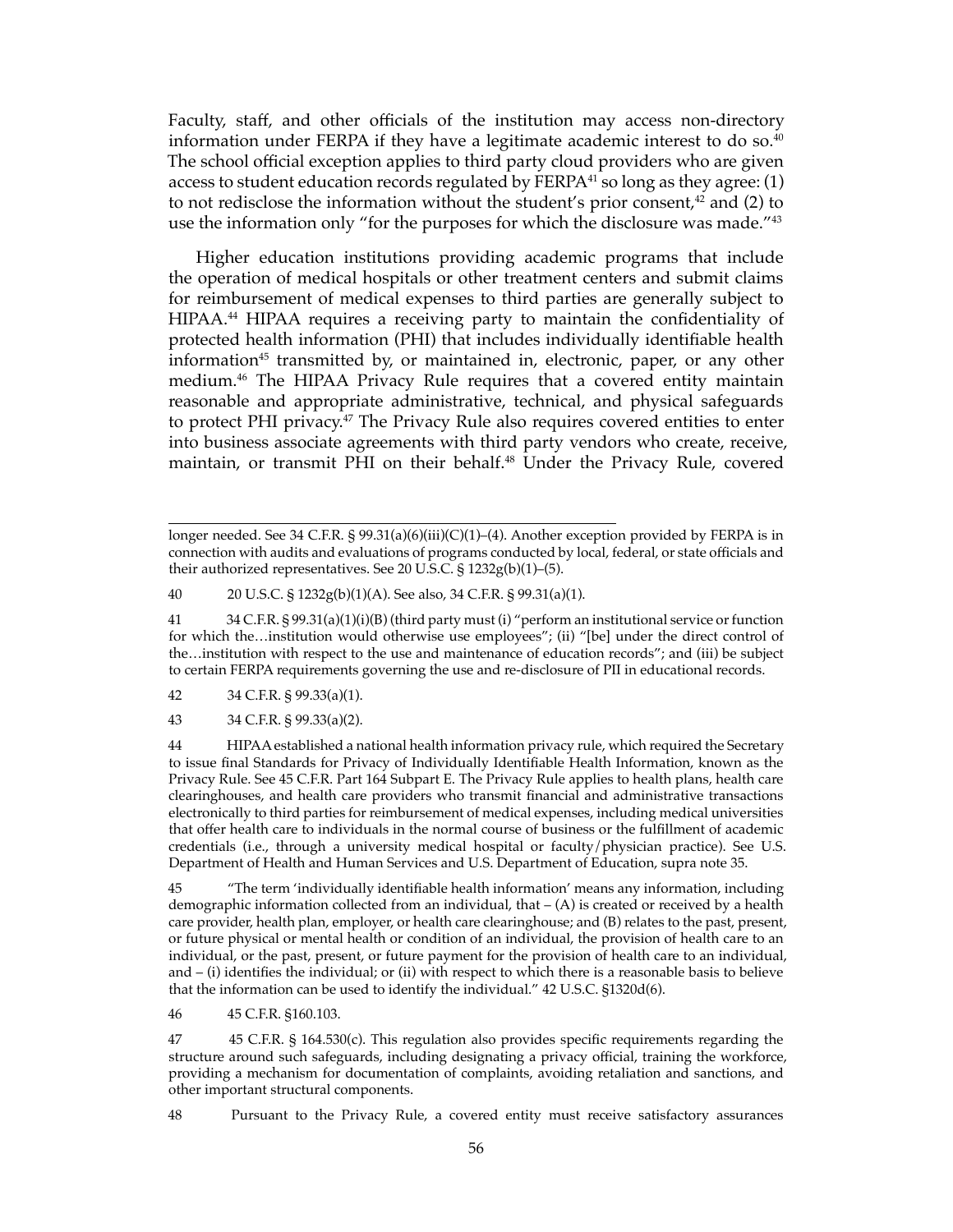entities may only use or disclose PHI without patient authorization for treatment, payment, or health care operations.<sup>49</sup> For other purposes, a covered entity must obtain patient authorization prior to using or disclosing PHI, albeit subject to certain exceptions.50

In addition, and pursuant to HIPAA, a national security standard for the protection of individually identifiable health information was established ("Security Rule").51 The Security Rule regulates electronic PHI (ePHI) and requires any entity subject to it to adopt policies and measures to ensure the confidentiality, integrity, and availability of any ePHI created, received, maintained, or transmitted.<sup>52</sup> As with FERPA, covered entities must also enter into written agreements with third parties who create, receive, maintain, or transmit ePHI on their behalf that are consistent with the obligations under the Security Rule.53 Consequently, if a higher

http://www.hhs.gov/ocr/privacy/hipaa/understanding/coveredentities/businessassociates. html.

49 45 C.F.R. § 164.506.

50 45 C.F.R. § 164.508. Among these exceptions, PHI may be used or disclosed without patient authorization or prior agreement for public health, judicial, law enforcement, and other specifically enumerated purposes. See 45 C.F.R. § 164.512(a)-(l). "When the covered entity is required by this section to inform the individual of, or when the individual may agree to, a use or disclosure permitted by this section, the covered entity's information and the individual's agreement may be given orally." See 45 C.F.R. § 164.512. For some situations that might otherwise require authorization, a covered entity may use or disclose PHI without authorization so long as the individual was given the prior opportunity to object or agree. See 45 C.F.R. § 164.510 (e.g., for use in a directory, under emergency circumstances, for use in the care of the individual, for disaster relief, or for when the person is dead).

51 42 U.S.C. §§ 1320d-2 and (d)(4). HHS issued the these standards in 2003.

52 45 C.F.R. § 164.306(a). See also, 42 U.S.C. §§ 1320d-2(d) (requiring covered entities to protect the electronic PHI against any reasonably anticipated threats or hazards to the security or integrity of such information, as well as any reasonably anticipated uses or disclosures of such information that are not permitted or required under the Privacy Rule). See also, 42 U.S.C. §§ 1320d-2(d)(2)(C) (covered entities are also responsible for ensuring compliance by their employees).

53 Under such agreements, the third party must: implement administrative, physical, and technical safeguards that reasonably and appropriately protect the confidentiality, integrity, and availability of the covered entity's electronic PHI; ensure that its agents and subcontractors to whom it provides the PHI do the same; and report to the covered entity any security incident of which it becomes aware. See 45 C.F.R. § 164.504 (e)(2). The contract must also authorize termination if the covered entity determines that the third party has violated a material term. See 45 C.F.R. § 164.504 (e) (2)(iii). Additionally, if a covered entity's third party business partner violates the Security Rule, the covered entity is not liable unless it knew that the third party was engaged in a practice or pattern of activity that violated HIPAA and failed to take corrective action. See 45 C.F.R. § 164.504 (e)(1). The HITECH Act extended application of some provisions of the HIPAA Privacy and Security Rules to the business associates of HIPAA-covered entities, in particular, making those business associates subject to civil and criminal liability for improper disclosure of PHI; establishing new limits on the use of PHI for marketing and fundraising purposes; providing new enforcement authority for state attorneys general to bring suit in federal district court to enforce HIPAA violations; increasing civil and criminal penalties for HIPAA violations; requiring covered entities and business associates to

from its business associate that the business associate will appropriately safeguard the protected health information before sending PHI to the third party or having it create PHI on behalf of the covered entity. The satisfactory assurances must be in writing, whether in the form of a contract or other agreement between the covered entity and the business associate. See 45 C.F.R. §§ 164.502(e), 164.504(e), 164.532(d) and (e). For further information about business associates in the HIPAA context, visit the HHS website. Business Associates, U.S. Dep't. of Health and Human Services, available at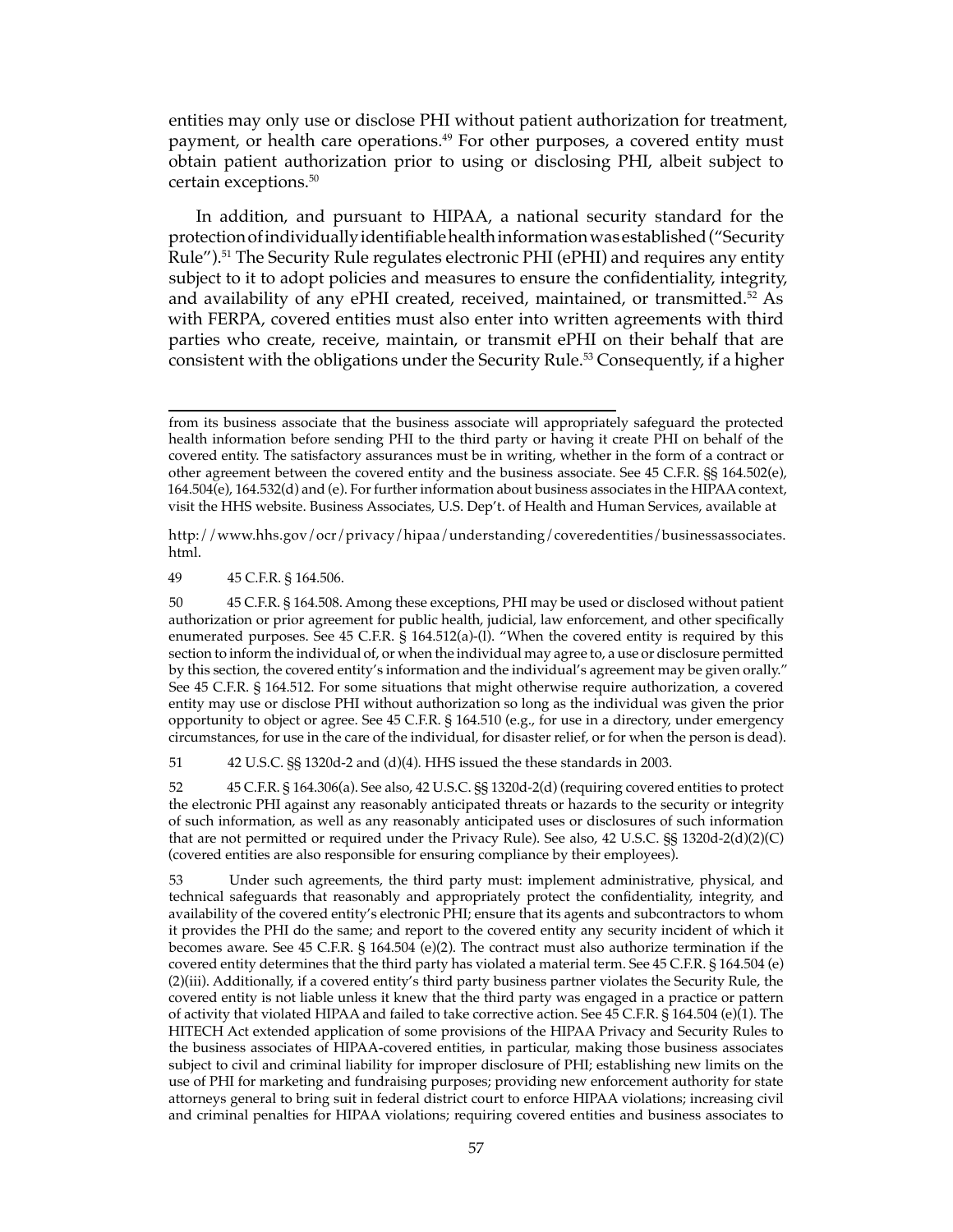education institution is subject to HIPPA and intends to use cloud computing to manage its ePHI, the written agreement with the third party vendor must be drafted to protect the institution from liability from improper disclosures.

Notably, the Security Rule anticipates that covered entities will be permitted some "flexibility" in their approach to implement security protocols.<sup>54</sup> As p art of that flexible approach, covered entities are required to consider the following factors: (1) the size, complexity, and capabilities of the covered entity or business associate, (2) the covered entity's or business associate's technical infrastructure, hardware, and software security capabilities, (3) the costs of security measures, and (4) the probability and criticality of potential risks to electronic protected health information.<sup>55</sup> Penalties for violations of HIPAA can be severe and may include criminal charges as well as significant civil penalties.<sup>56</sup>

## **B. State Laws and Data Security**

In the United States, there is no comprehensive, uniform set of laws in either the federal or state systems to regulate data privacy and the collection, use, and disposal of personal information.<sup>57</sup> There are, however, hundreds of privacy and data security laws that govern the collection and use of personal information, all with varying obligations and degrees of scope.<sup>58</sup> States have individual data privacy and security laws directed toward the protection of student or employee

57 Ieuan Jolly, US Privacy and Data Security Law 27 (2014), available at Thomson Reuters Practical Law.

58 Id.

notify the public and HHS of data breaches; changing certain use and disclosure rules for protected health information; and creating additional individual rights. See 78 Fed. Reg. 5566–5702.

<sup>54</sup> Covered entities and business associates may use any security measures that allow them to reasonably and appropriately implement the standards and implementation specifications as specified in this subpart." See 45 C.F.R. § 164.306 (b)(1).

<sup>55 45</sup> C.F.R. § 164.306 (b)(2)(i)–(iv).

<sup>56</sup> The Office of Civil Rights in HHS enforces compliance with the Privacy Rule. 65 Fed. Reg. 82381. The Secretary of HHS must assess a civil monetary penalty on any covered entity or person failing to comply with the national standards and regulations. See 42 U.S.C. § 1320d-5(a). The minimum fine for a violation is \$100 per violation, but can be up to \$25,000 for all violations of an identical requirement or prohibition during a calendar year. 42 U.S.C. § 1320d-5(a)(1). The maximum fine for a violation is \$50,000 per violation and up to \$1.5 million for all violations of an identical requirement or prohibition during a calendar year. See 42 U.S.C. § 1320d-5(a)(1). Criminal penalties may imposed if a person knowingly and in violation of HIPAA's Administrative Simplification provisions uses a unique health identifier or obtains or discloses individually identifiable health information. See 42 U.S.C. § 1320d-6. Criminal penalties can be enhanced if the offense was committed under false pretenses, with intent to sell the information or reap other personal gain. The criminal penalties include a fine of not more than \$50,000 and/or imprisonment of not more than one year for a violation. 42 U.S.C. § 1320d-6(b). If the offense was committed under false pretenses, the penalty will be a fine of not more than \$100,000 and/or imprisonment of not more than five years. If the offense was committed with intent to sell, transfer, or use individually identifiable health information for commercial advantage, personal gain, or malicious harm, then the violation will incur a fine of not more than \$250,000 and/or imprisonment of not more than 10 years. See also Luis J. Diaz & David N. Crapo, The Cost of a Data Breach: The Health Care Perspective, The Metropolitan Corporate Counsel, Nov. 18, 2013, http://www.metrocorpcounsel.com/articles/26260/cost-databreach-health-care-perspective.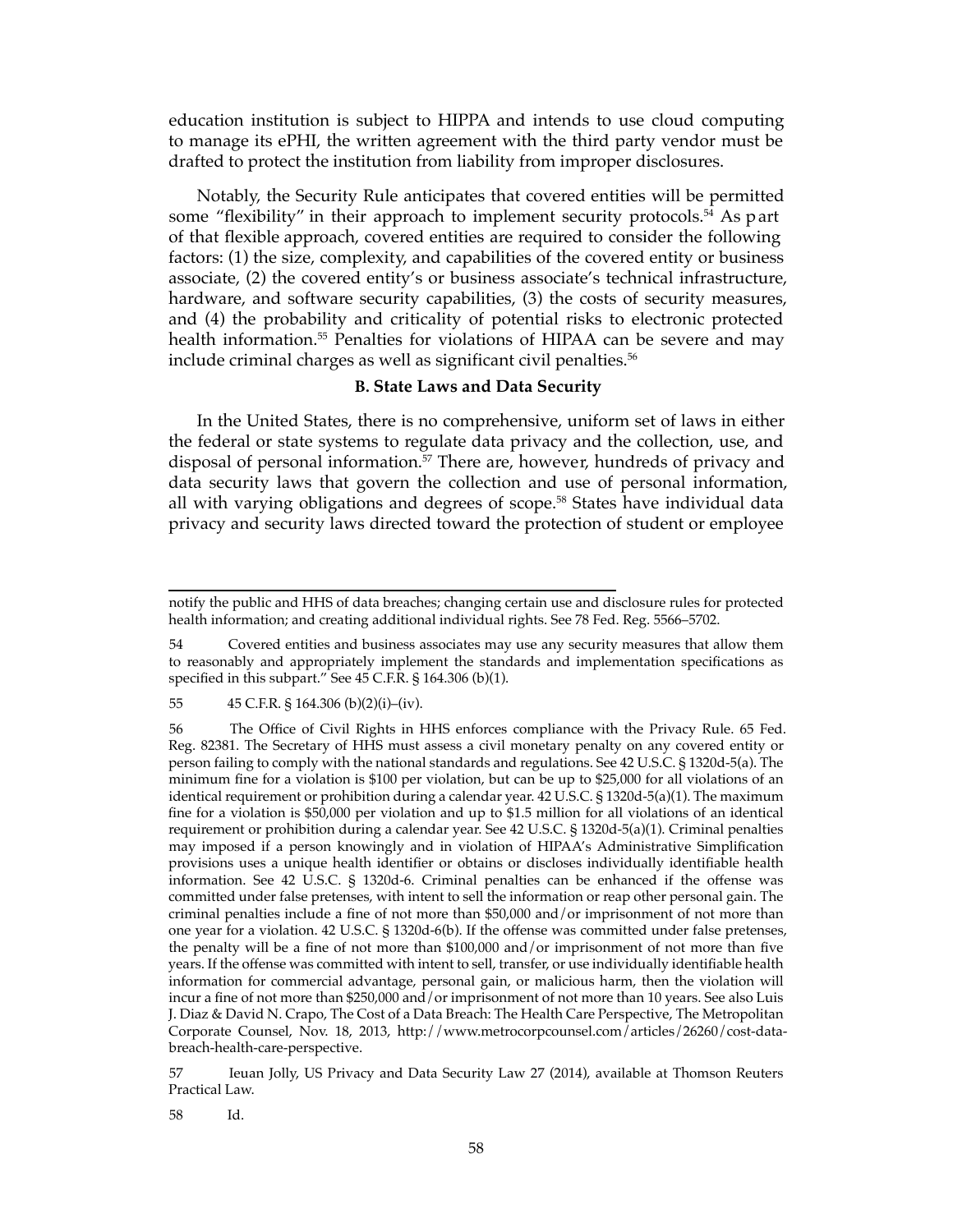PII.<sup>59</sup> For example, many states have adopted laws that govern the collection, use, and disclosure of Social Security numbers, and other states such as California, New Jersey, and New York have enacted laws requiring the proper disposal of records that contain personal information. $60$  Additionally, some state laws are more stringent than the protections afforded by HIPAA and are not preempted by federal regulation, so long as the state's laws are not inconsistent with the federal regulatory scheme.<sup>61</sup>

## **C. Cyber Security Compliance in Higher Education**

Congress has debated comprehensive cyber security legislation since at least 2009.<sup>62</sup> Earlier proposals would have included a mandatory federal framework for cyber security compliance.<sup>63</sup> Later proposals have stressed voluntary publicprivate partnerships with liability protections and other incentives for compliance.<sup>64</sup> Comprehensive reform, however, has stalled in Congress for a variety of political and practical reasons.<sup>65</sup>

In February 2013, frustrated with Congress' inability to pass comprehensive cyber security reform, President Obama issued Executive Order 13636, "Improving Critical Infrastructure Cybersecurity."<sup>66</sup> This Order directed the National Institute of Standards and Technology (NIST) to develop a framework for cyber security compliance by owners and operators of critical infrastructure, although the Order does not impose any specific legal obligations on non-governmental entities. $67$ NIST released its framework in February 2014, and it has become recognized as a "gold standard" in cyber security compliance.<sup>68</sup>

60 Id.

61 Id.

67 Id. at § 7.

<sup>59</sup> Nancy J. King & V.T. Raja, What Do They Really Know About Me in the Cloud? A Comparative Law Perspective on Protecting Privacy and Sensitive Consumer Data, 50 Am. Bus. L.J. 413, 445-446 (2013).

<sup>62</sup> These attempts included the Cybersecurity Act of 2009, S. 773, 111th Cong. (as introduced, Apr. 1, 2009); the Cybersecurity Act of 2010, S. 773, 111th Cong. (as reported by S. Comm. on Commerce, Sci., & Transp., Mar. 24, 2010); the Protecting Cybersecurity as a National Asset Act of 2010, S. 3480, 111th Cong. (as reported by S. Comm. on Homeland Sec. & Governmental Affairs, Dec. 15, 2010); the Cybersecurity and Internet Freedom Act of 2011, S. 413, 112th Cong. (2011); the Cybersecurity Act of 2012, S. 2105, 112th Cong. (as introduced, Feb. 14, 2012); the Cybersecurity Enhancement Act of 2014, S. 1353 (as introduced July 24, 2013); and the Data Security Act of 2015, S. 961 (as introduced April 15, 2015), among others. For a description of various proposals, see David W. Opderbeck, Cybersecurity and Executive Power, 89 Wash. L. Rev. 795 (2012).

<sup>63</sup> See Opderbeck, supra, note 61, at 801-12.

<sup>64</sup> Id.

<sup>65</sup> Id.

<sup>66</sup> Exec. Order No. 13,636, 78 Fed. Reg. 649 (February 19, 2013).

<sup>68</sup> See NIST Cybersecurity Framework website, available at http://www.nist.gov/ cyberframework/; PWC, "Why You Should Adopt the NIST Cybersecurity Framework" (May 2014), available at http://www.pwc.com/us/en/increasing-it-effectiveness/publications/assets/adoptthe-nist.pdf (stating that "the Framework comprises leading practices from various standards bodies that have proved to be successful when implemented, and it also may deliver regulatory and legal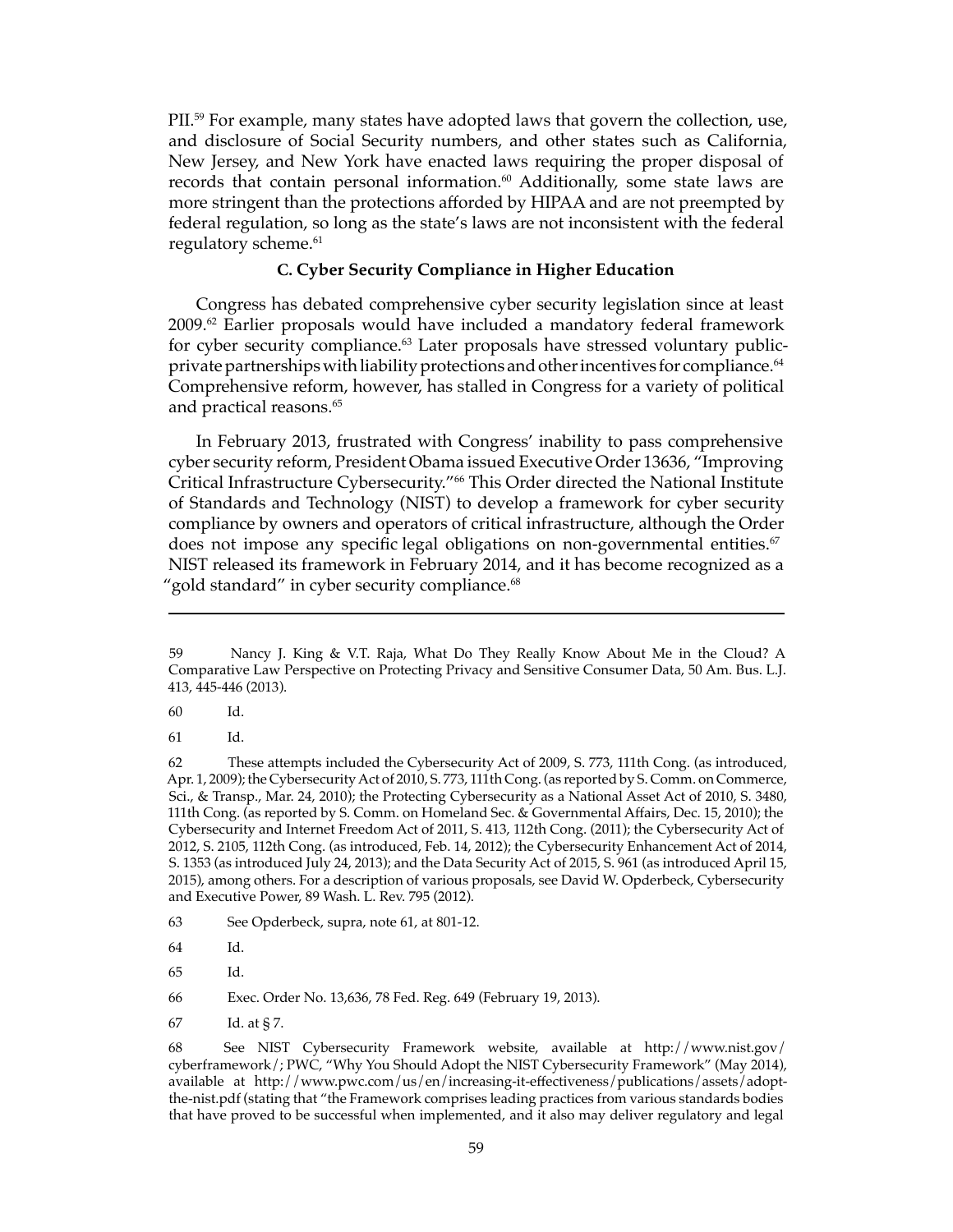The NIST standards are arranged around what NIST calls the "Framework Core."<sup>69</sup> The Framework Core identifies high-level cyber security functions, divides those functions into categories of outcomes, and relates the categories of outcomes to specific *subcategories* and *informative resources*: $^{70}$ 

As the graphic from the NIST Framework illustrates, the core functions are "Identify," "Protect," "Detect," "Respond," and "Recover."<sup>71</sup> If these core functions seem obvious, that is because they are in a sense obvious. The NIST Framework does not break any new ground concerning the basic requirements to prepare for and respond to cyber attacks. Rather, the Framework seeks to require organizations to think systematically and carefully about cyber risk. Surprisingly, even large organizations with significant information technology assets and professional IT staff often fail to engage in this kind of deliberate risk identification and planning.

The "Identify" function requires the organization to take an inventory of all of its "systems, assets, data and capabilities."<sup>72</sup> The "Protect" function requires the organization to proactively develop safeguards to keep critical infrastructure services online in the event of a cyber emergency. <sup>73</sup> The "Detect" function requires the organization to implement procedures and technologies to identify adverse cyber security events,<sup>74</sup> including continuous, around-the-clock monitoring of security status and robust processes for detecting intrusions.<sup>75</sup> The "Respond" function focuses on containing the impact of adverse events;<sup>76</sup> this function recognizes that adverse cyber security events are inevitable despite robust protection and detection mechanisms, and the risk of such events cannot entirely be eliminated but often can be contained. The category responses under this function are among those most frequently overlooked in cyber security risk management. Finally, the "Recover" function requires plans to restore information capabilities lost during an attack. The category responses under this function should include restoration plans with definite timelines as well as plans to learn from the event and make improvements in the protect, detect, and respond functions.<sup>77</sup>

The NIST Framework includes a tier structure that enables an organization to assess

- 74 Id.
- 75 Id.
- 76 Id.
- 77 Id.

advantages that extend well beyond improved cybersecurity for organizations that adopt it early").

<sup>69</sup> See NIST Framework for Improving Critical Infrastructure Cybersecurity, Version 1.0 (February 12, 2014), § 1.1, available at http://www.nist.gov/cyberframework/upload/cybersecurityframework-021214.pdf.

<sup>70</sup> Id. at § 2.1.

<sup>71</sup> Id.

<sup>72</sup> Id.

<sup>73</sup> Id.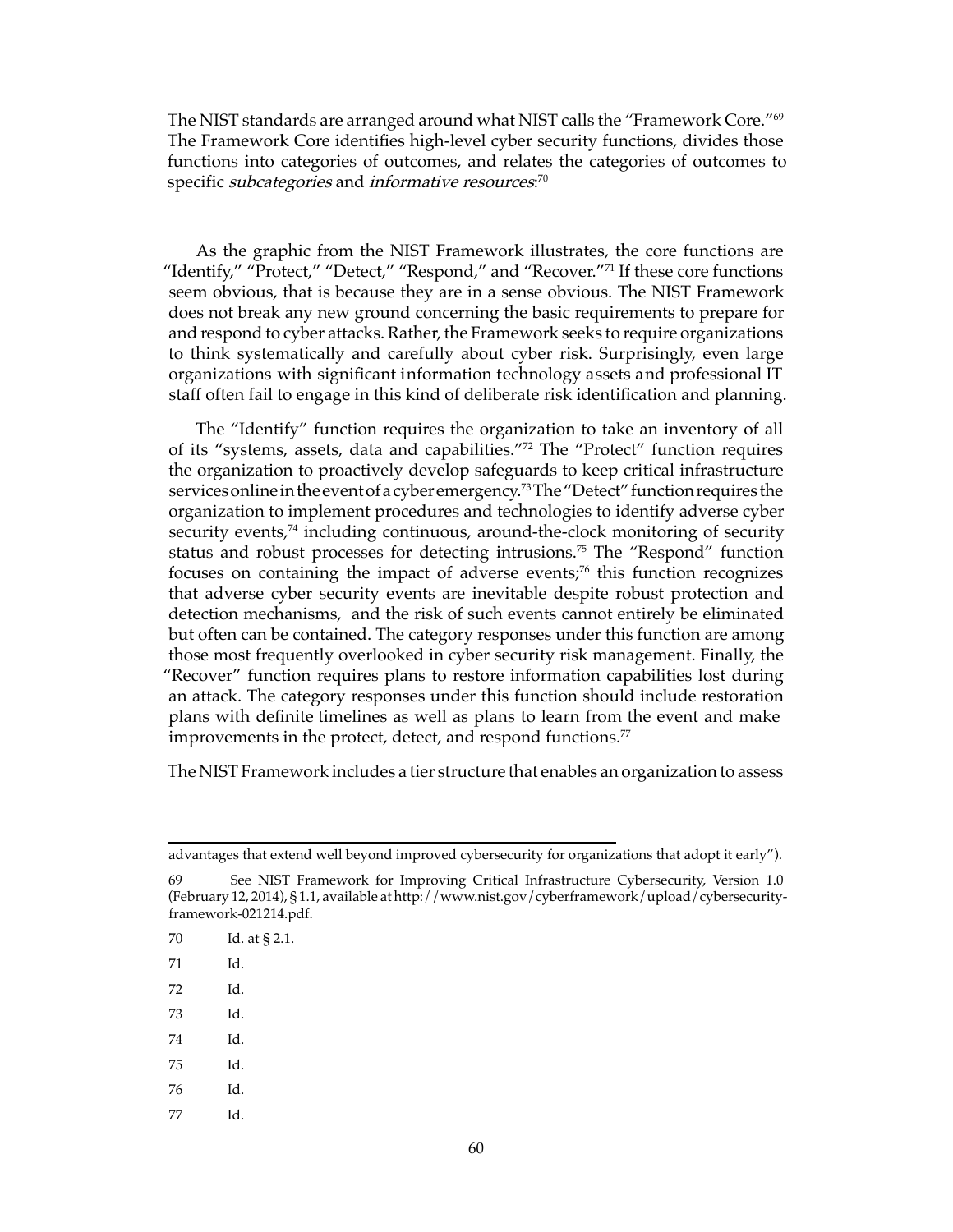its current state of compliance and to move towards higher levels of compliance.<sup>78</sup> A vital measure of which tier an organization has reached involves the formal approval and adoption at a policy level of organization-wide cyber security risk management practices. This means that cyber security should become elevated to a top institutional priority that entails functions across all business units from the executive level down. Cyber security is no longer an afterthought for only a few information technology functions. The following graphic from the NIST Framework illustrations this dynamic:<sup>79</sup>

Again, there is nothing particularly novel in this structure, but it illustrates that cyber security must become an executive level issue that receives constant attention and, importantly, budgeting.

Appendix A to the NIST Framework includes a coded tool that can be used to conduct a cyber security compliance assessment $80$  in a methodical, standardized fashion, providing codes for specific subcategory designators and identifying specific published standards relating to each subcategory.<sup>81</sup> For example, here are the cells for the first function, category, and subcategory:<sup>82</sup>

Obviously, with 14 pages of such detailed mappings within Appendix A to the NIST Framework (pages 20 to 34), the work involved in becoming compliant can seem impossibly daunting.<sup>83</sup> Moreover, some of the standards referenced in the NIST framework may not map directly onto the unique circumstances of higher education institutions. For these reasons, some universities and university trade organizations have adopted or proposed simplified models that focus on particular standards.

For example, the Higher Education Information Security Council (HEISC) has published an Information Security Guide keyed to the ISO/IEC 27002:2013 standard, which is one of the standards referenced in the NIST Guidelines.<sup>84</sup> The HEISC Guide incorporates 15 compliance domains, ranging from cryptography to supplier relationships.<sup>85</sup> As another example, the University of Ohio Information Risk Management Program condenses the NIST Framework into 30 risk areas within seven business functions, and condenses the text into eight pages.<sup>86</sup> The

- 80 Id. at Appendix A.
- 81 Id.

83 Id. NIST also makes the core framework and coding tool available on its website in Excel and FileMaker formats. See http://www.nist.gov/cyberframework/csf\_reference\_tool.cfm and http://www.nist.gov/cyberframework/upload/framework-for-improving-critical-infrastructurecybersecurity-core.xlsx.

84 See HEIS Information Security Guide, Introduction, available at https://spaces.internet2. edu/display/2014infosecurityguide/Welcome+to+the+Guide.

85 Id.

86 See Ohio State University Information Risk Management Program website, available at https://ocio.osu.edu/itsecurity/riskmgmt.

<sup>78</sup> Id. at § 2.2.

<sup>79</sup> Id. at § 2.4.

<sup>82</sup> Id.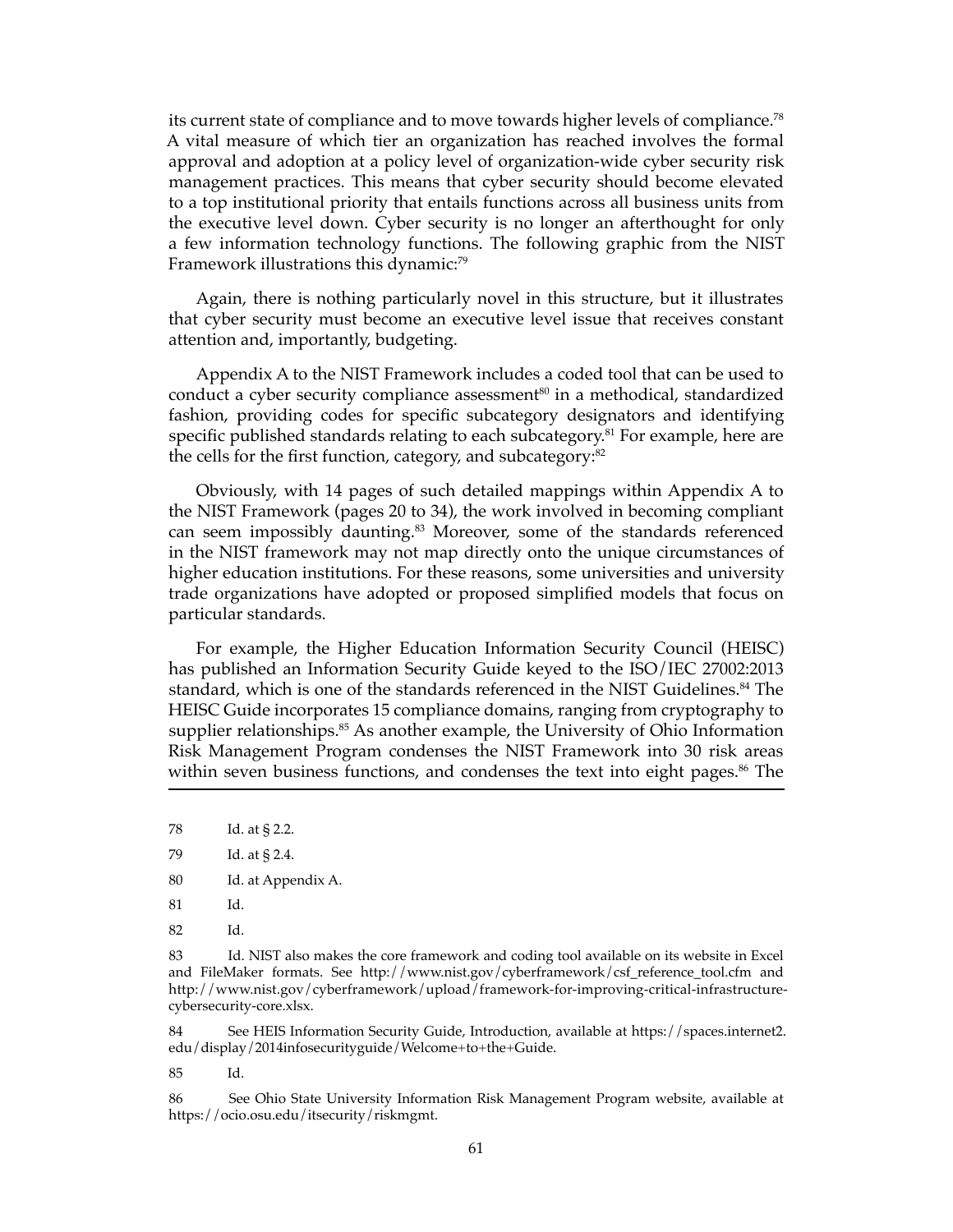business functions identified in the University of Ohio policy include management, legal, purchasing, human resources, facilities, and information technology.<sup>87</sup>

Other universities, colleges, and higher education providers similarly may benefit from information security planning that customizes the NIST Framework for application within their specific circumstances. Although cyber security compliance policies can become complex at the granular level of application, they all include some basic over-arching themes, including the following:

Cyber security compliance involves more than adherence to a specific legal requirement. It includes multiple legal requirements as well as contractual obligations and institutional risk management practices.

Cyber security compliance is an ongoing process, not a one-time project.

Cyber security compliance involves both technological measures and human resource management measures.

The risks of a cyber security incident cannot be entirely eliminated. Cyber security compliance therefore involves procedures to identify and remediate incidents as well as procedures aimed at preventing incidents.

Cyber security compliance is an executive-level concern that requires coordination across every significant operational unit in the organization.<sup>88</sup>

These general principles are as true for higher education institutions as they are for any other kind of enterprise. Indeed, the wide variety of sensitive data handled by higher education institutions, including sources as diverse as confidential and trade secret technological research and student health information, together with the diffuse nature of governance in many university systems, suggests that such institutions must make particular efforts to develop comprehensive, meaningful cyber security compliance programs.

Finally, in addition to these overarching compliance themes, public attention recently has focused on legislation that would facilitate information sharing about security risks between the public and private sectors. The Cyber Information Sharing Act (CISA) was signed into law by the President on December 18, 2015 as part of the omnibus spending bill.<sup>89</sup> The CISA allows private entities to share cyber threat information with the federal government without incurring liability under other laws – such as, for example, FERPA and HIPAA – that require certain information to be kept confidential.<sup>90</sup> The new law apparently would include colleges and

<sup>87</sup> Id.

<sup>88</sup> For a similar list, see Joanna Lyn Grama, Understanding IT GRC in Higher Education: IT Compliance, Educause Review, February 23, 2015, available at http://er.educause.edu/ articles/2015/2/understanding-it-grc-in-higher-education-it-compliance.

<sup>89</sup> Protecting Cyber Networks Act, H.R. 1560 (passed by House as amended April 22, 2015); Cybersecurity Act of 2015 (passed into law on December 18, 2015), available at https://www. congress.gov/114/bills/hr2029/BILLS-114hr2029enr.pdf.

<sup>90</sup> See, e.g., Cybersecurity Act of 2015, § 104(c)(1) (stating that, with certain exceptions, "notwithstanding any other provision of law, a non-Federal entity may, for a cybersecurity purpose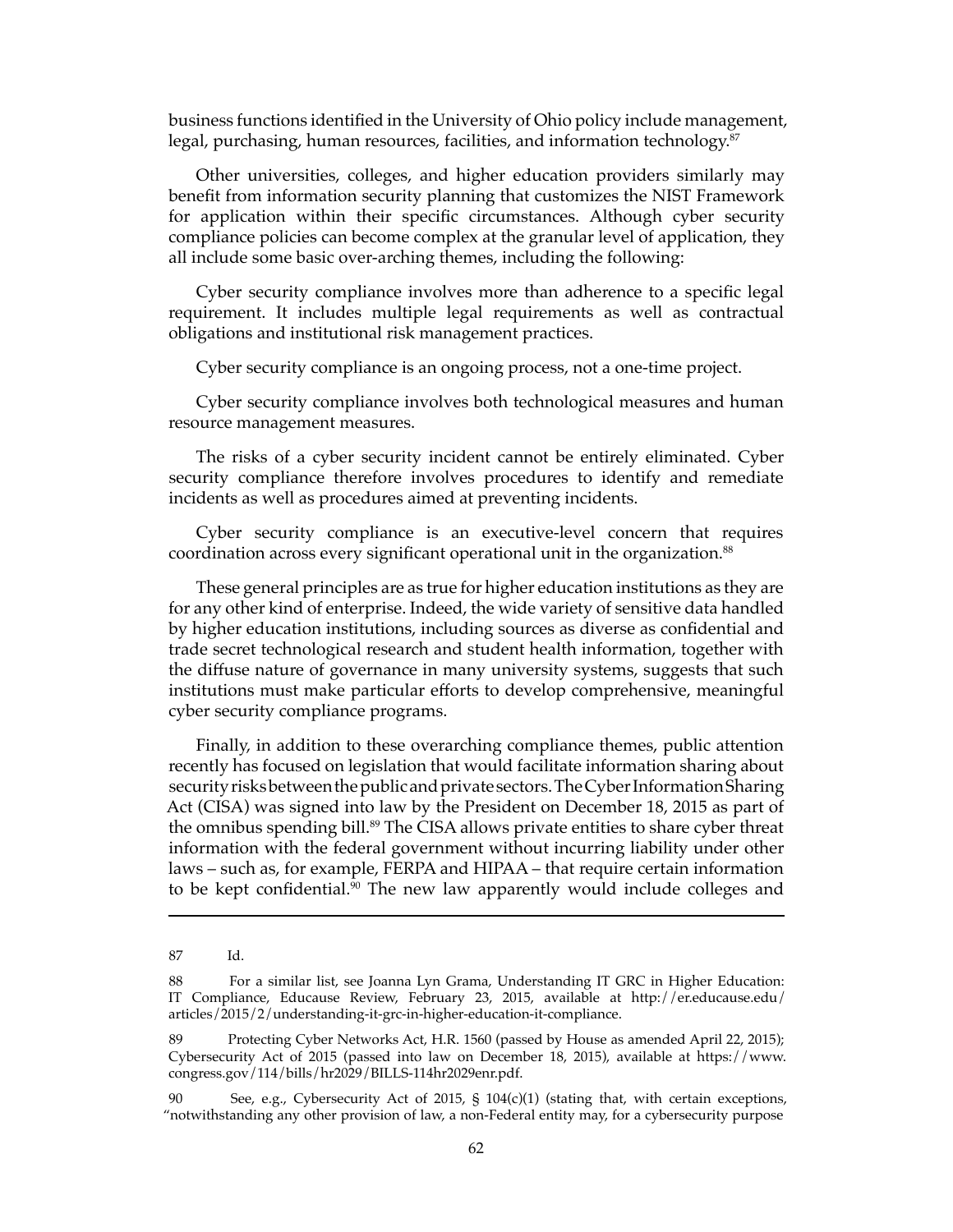universities, as well as their officers, employees, and agents.<sup>91</sup> Information sharing proposals have been very controversial with cyber civil liberties advocates.92 Now that the CISA has been signed into law, colleges and universities will need to think carefully about procedures for logging potential threat information and for whether and when an employee or officer should report such information to the federal government.

However, the recent onslaught of cyber security cases does not require board members to become experts in cyber security risk. In looking to the Wyndham, supra, case for guidance, there are several actions that the board can proactively take in advance of a cyber security event, which include making data privacy and data security regular topics of discussion at board meetings; providing that a specific committee has primary oversight on data security and ensures that data protection measures are discussed regularly at committee meetings; periodically retaining third-party consultants to assess the institution's cyber security practices and remediating any deficient areas; and establishing a cross-functional incident response team that has primary responsibility for investigating and responding to a cyber security breach.<sup>93</sup>

#### **III. Risk and Mitigation**

Through a comprehensive risk analysis, a University's board of governors or trustees and administrators can ensure that organizational cyber risks are adequately mitigated through a combination of effective diligence, contract negotiation, and, in many instances, the purchase of cyber insurance coverage. These steps are necessary to provide effective governance and management of the university. Cloud vendor contracts are not yet associated with the typical collateral issues that are raised in outsourcing or shared control contracts. These models offer worthwhile guidance about risks created by shared responsibilities and possible liabilities, as well as ways to contract around common problems. As recent large-scale cloud failures demonstrate, a breach results not only in data recovery problems, but also in attendant unfavorable publicity and extensive remediation and legal costs.<sup>94</sup>

<sup>. . .</sup> share with, or receive from, any non-Federal entity or the Federal Government a cyber threat indicator or defensive measure.").

<sup>91</sup> See, e.g., id. § 102(14)(A) (stating that " 'non-Federal entity' means any private entity, non-Federal government agency or department, or State, tribal, or local government (including a political subdivision, department, or component thereof))."; id. § 102(15)(A) (stating that " 'private entity' means any person or private group, organization, proprietorship, partnership, trust, cooperative, corporation, or other commercial or nonprofit entity, including an officer, employee, or agent thereof.").

<sup>92</sup> See, e.g., Andy Greenberg, Privacy Critics Go 0-2 With Congress' Cybersecurity Bills, Wired, March 26, 2015, available at http://www.wired.com/2015/03/privacy-critics-go-0-2-congresscybersecurity-bills/.

<sup>93</sup> Data Breaches Hit the Board Room: How to Address Claims Against Directors and Officers, Hogan Lovells Chronicle of Data Protection, Jan. 23, 2015, available at http://www.hldataprotection. com/2015/01/articles/cybersecurity-data-breaches/data-breaches-hit-the-board-room/. See also, In re Heartland Payment Systems, Inc. Security Litigation, Case No. 09-1043. 2009 WL 4798148 (D.N.J. Dec. 7, 2009)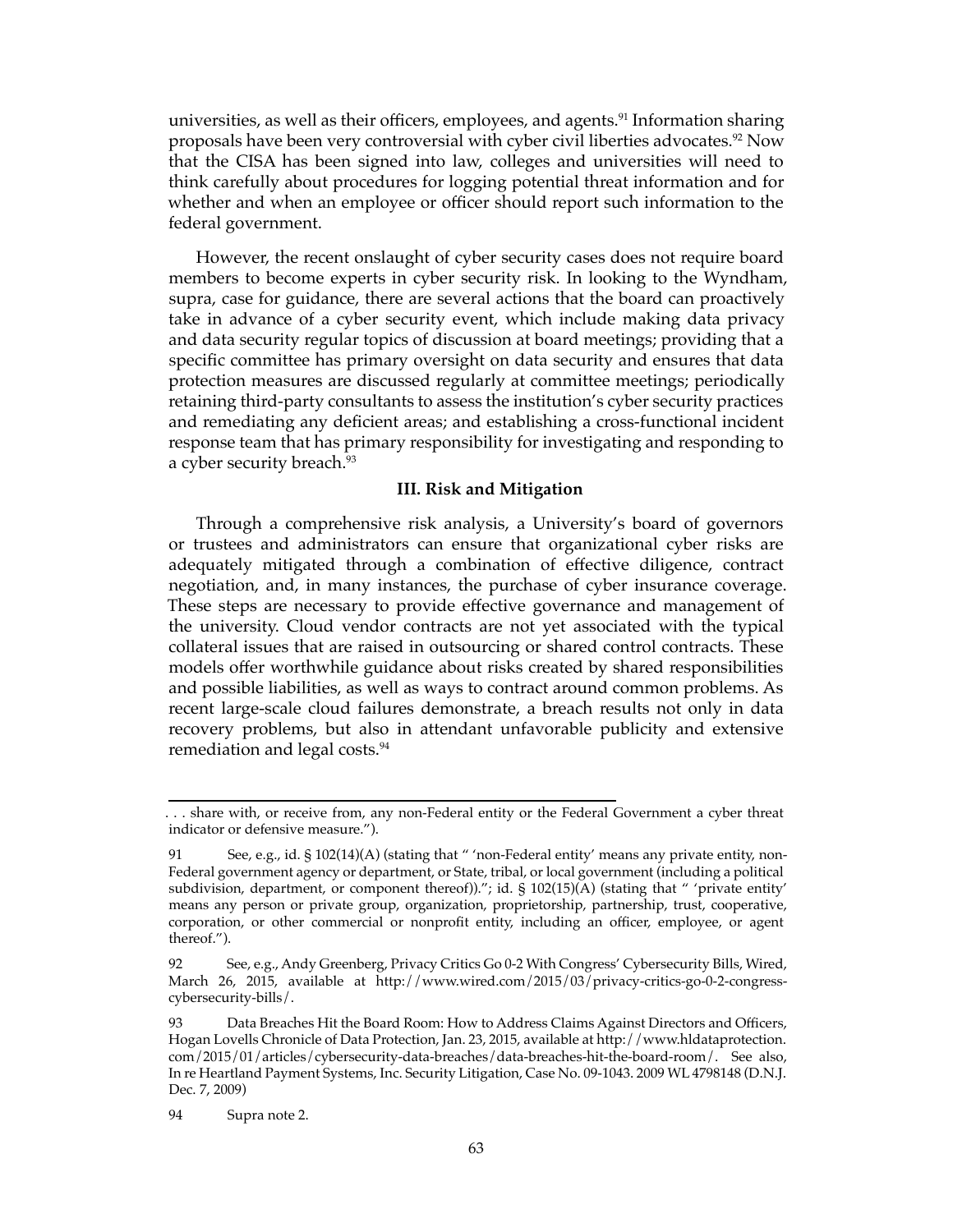#### **A. Overview of Risks Associated with Cloud Computing**

Cloud computing offers both benefits and risks that must be weighed. Educational institutions have employed cloud computing for a variety of needs, from hosting of simple applications to complex, enterprise-wide human resources and student information management systems.<sup>95</sup> Cloud computing frequently offers granular pricing that lets institutions optimize software or services utilization and tailor the same to meet the needs of students, alumni, or employees.<sup>96</sup> Moving system architecture to the cloud reduces the long-term costs of IT resources while increasing employees' and students' "anywhere, anytime" access to the resources the institution selects for common availability.<sup>97</sup> Resources hosted remotely are necessarily flexible, potentially including infrastructure, platforms, or even stacked software as a service, and these options offer cost savings through economies of scale, off-site hosting, and off-site maintenance.<sup>98</sup> The cloud's modular, ondemand model permits educational institutions to reduce the sunk costs of quickly outdated hardware or data storage and to easily swap out software on a global level for more recent applications.<sup>99</sup> By enabling faster updates, with no delay for procurement or individual installation, the institution can more efficiently serve its various stakeholders while reducing overhead costs.<sup>100</sup>

Against these benefits, decision-makers must educate themselves about the associated cyber risks in order to exercise sound judgment before migrating PII to the cloud. The use of cloud computing forces an institution to rely on the policies and security of a third party vendor (and any affiliated data center utilized by the vendor), which creates incremental organizational risk that must be analyzed as compared to the inherent risk of the institution managing its own data and IT resources.101 Here, we analyze the risks associated with the most common cloud

96 Id.

100 Martin, supra note 94, at 294.

<sup>95</sup> Cloud computing allows organizations to purchase and use technology services through the internet on an as-needed basis and is a cost-effective alternative to buying and maintaining expensive hardware or software. See Timothy D. Martin, Hey! You! Get Off of My Cloud: Defining and Protecting the Metes and Bounds of Privacy, Security and Property in Cloud Computing, 92 J. Pat. & Trademark Off. Soc'y, 283, 285 (2010).

<sup>97</sup> Organizations can reduce or eliminate IT capital expenditures and decrease ongoing operating expenses by paying only for the services they use, which can result in reducing or redeploying IT staff. See Cisco, Cloud Computing in Higher Education: A Guide to Evaluation and Adoption 2 (2011). See also Steve Mutkoski, Cloud Computing, Regulatory Compliance, and Student Privacy: A Guide for School Administrators and Legal Counsel, 30 J. Marshall J. Computer & Info. L. 511, at 512 (2014).

<sup>98</sup> Melanie J. Teplinsky, Fiddling On The Roof: Recent Developments in Cybersecurity, 2 Am. U. Bus. L. Rev. 225, 238 (2013).

<sup>99</sup> Cisco, supra note 96, at 2.

<sup>101</sup> The complex nature of cloud computing services creates a "level of abstraction between the physical infrastructure and the owner of the information being stored and processed." The organization that contracts with a cloud computing vendor no longer has any visibility into the operations of the physical infrastructure where the data is being stored, and it is argued that more transparency should be provided regarding service providers' cybersecurity measures. See J. Nicholas Hoover, Compliance in the Ether: Cloud Computing, Data Security, And Business Regulation, 8 J. Bus.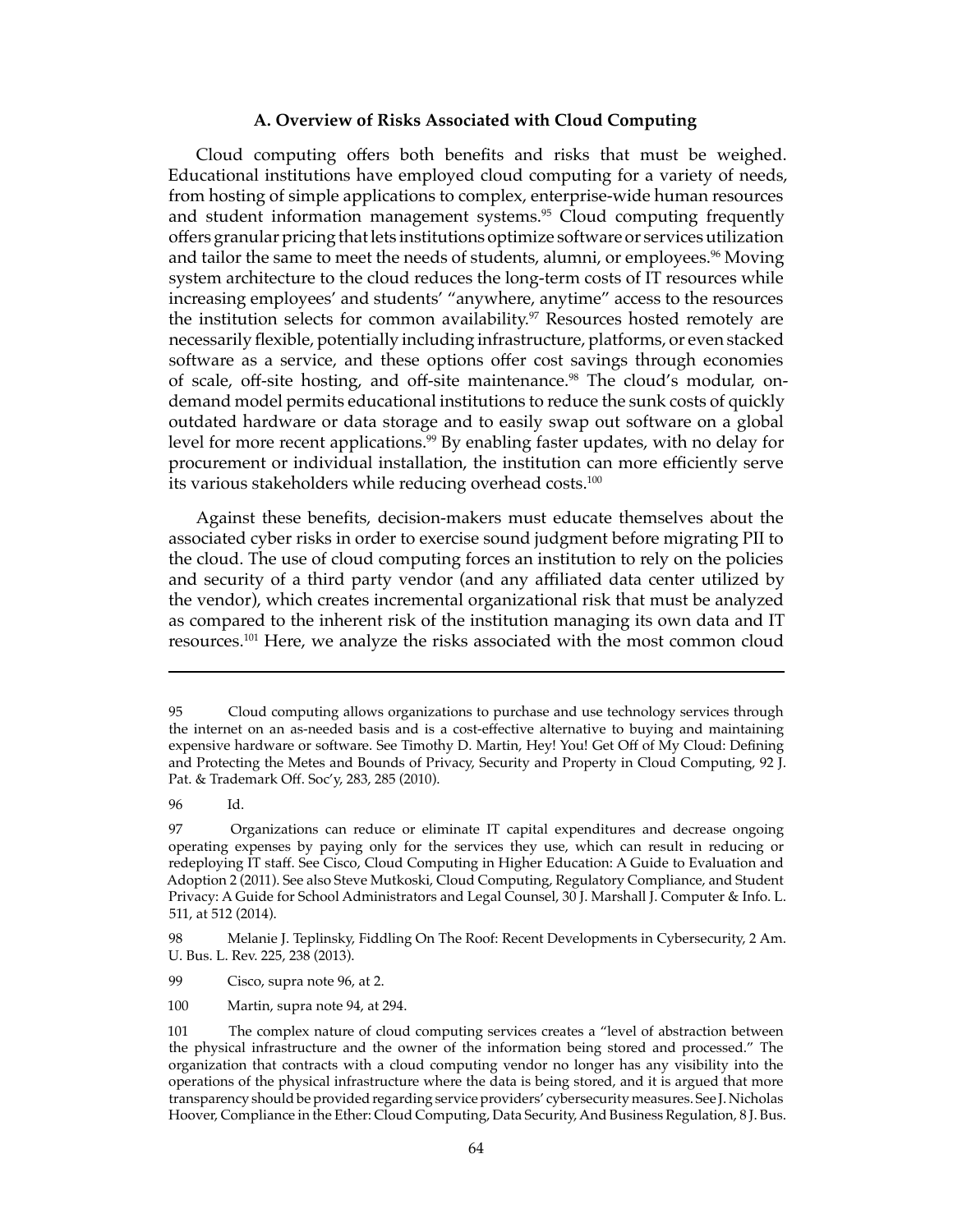service offered by vendors, that being public, multi-tenant cloud services, where remote data centers host multiple customers' data on the same servers without segregation.

As stated earlier, cloud computing creates incremental risk by outsourcing an institution's IT functions to third party vendors, which eliminates or impairs the institution's control over its data, processing, and security.102 This increased risk and the resulting increased liability from a breach by a third party vendor are frequently borne directly by the institution itself.<sup>103</sup> These new risks must be analyzed in addition to the familiar vulnerabilities associated with IT functions, such as cyber security threats from networked mobile media, hardware malfunction, software installations, and malicious insiders or external cyber attacks. As a result, some institutions, particularly those with a larger volume of PII, trade secrets, or confidential data subject to high levels of regulation (i.e., under HIPAA requirements, Department of Defense procedures, or SEC oversight), may choose to avoid cloud computing because the additional risks, requirements, and potential exposures are too great.104 Alternatively, such institutions may choose to create private, self-contained cloud computing systems to increase the level of control retained over the security of the data centers.<sup>105</sup>

Other educational institutions, particularly smaller schools with more limited data sets, may find it is both safer and economically efficient to rely on the more advanced security provided by larger cloud vendors.106 However, even these schools must ensure that such vendors can comply with the "school official exception" under FERPA.<sup>107</sup> For these smaller institutions, the incremental risk

<sup>&</sup>amp; Tech. L. 255, 260-261. See also Zacharis Enslin, Cloud Computing Adoption: Control Objectives for Information and Related Technology (COBIT) – Mapped Risks and Risk Mitigating Controls, Afr. J. Bus. Mgmt. Vol.6 (37), 10185-94 (2012).

<sup>102</sup> Teplinsky, supra note 97, at 238 ("characteristics of cloud computing – including system complexity, the multi-tenant environment, and loss of control – pose significant challenges to corporate cybersecurity").

<sup>103</sup> Significant concerns by cloud users about shifting liability from the cloud users to the cloud vendors are not adequately addressed in the standard contract terms offered by most cloud computing vendors. These contracts typically heavily favor the cloud vendor, and, unfortunately, most cloud users lack the leverage to sufficiently bargain for a more balanced agreement. See T. Noble Foster, Navigating Through The Fog of Cloud Computing Contracts, 30 J. Info. Tech. & Privacy L. 13, 24-25 (2013).

<sup>104</sup> Aside from state laws, there are nine applicable sets of regulations, at least six industryspecific guidelines and requirements, and a wide array of international laws in the data security space. See James Ryan, The Uncertain Future: Privacy And Security In Cloud Computing, 54 Santa Clara L. Rev. 497, 506 (2014).

<sup>105</sup> In a "private cloud," an organization develops or purchases its own cloud-computing environment, rather than using a multi-tenant platform that is available to the general public or a large industry group. See Cisco, supra note 96, at 3.

<sup>106</sup> Cisco, supra note 96, at 3. By contracting with a cloud computing vendor (that may even be another, larger university), smaller colleges can adopt state-of-the-art applications and services, thereby bypassing many of the costly challenges such as lack of high levels of computerization, recruitment of qualified IT personnel, and the ability to secure and protect PII and other sensitive data.

<sup>107</sup> U.S. Department of Education PTAC, supra note 11, at 2.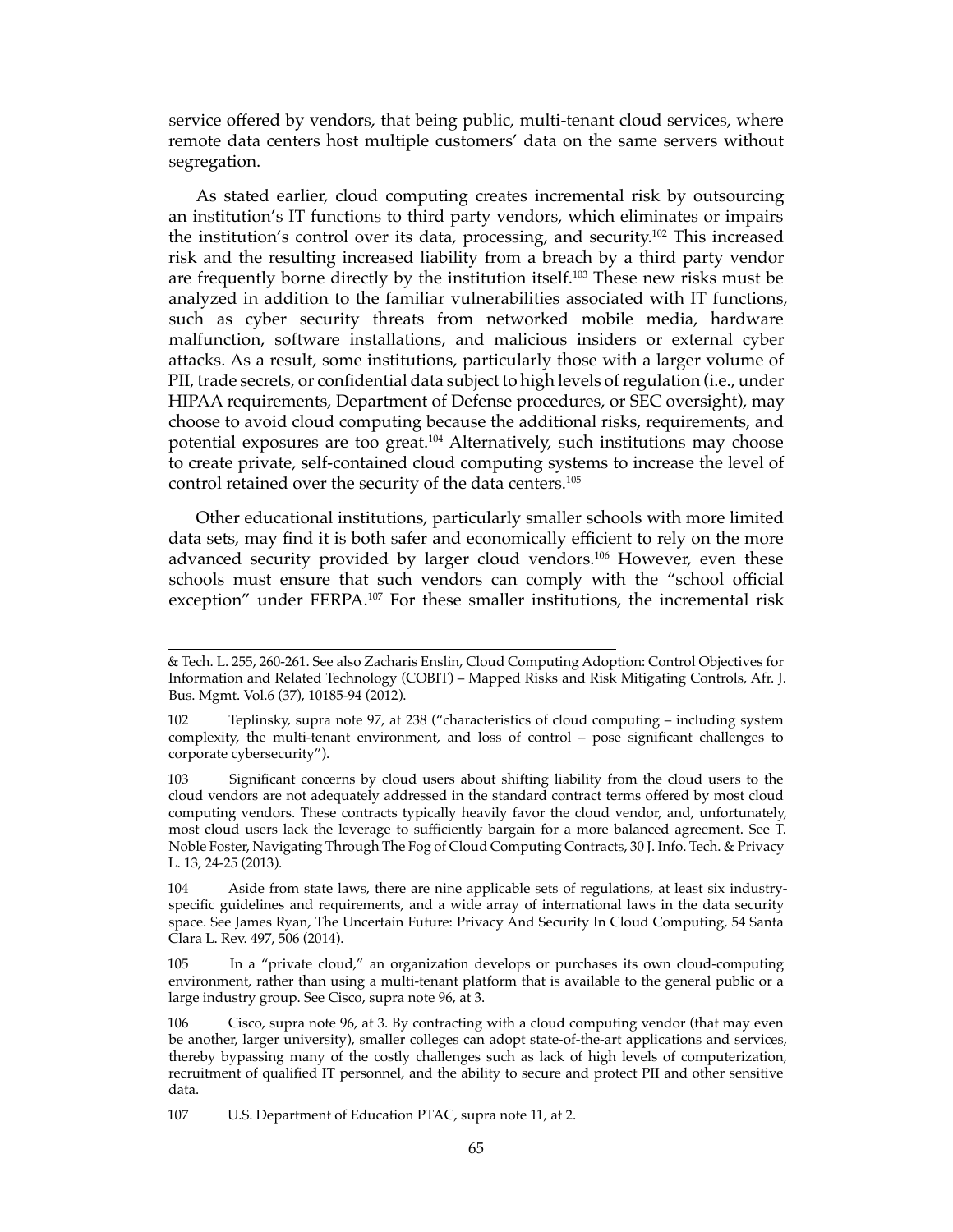created by outsourcing the security of their student data is offset by the net benefits to overall security offered by more advanced security systems than those the smaller organizations can individually afford. Larger educational institutions with more robust security processes will have to find other benefits and methods of risk mitigation to offset the incremental risk and craft a positive net benefit bargain by switching to cloud computing.<sup>108</sup>

Universities may also face different risk levels depending on whether they are public or private institutions. With different appetites for risk or different security risk profiles, each institution must achieve an acceptable balance of risk against benefit by identifying the incremental risks associated with cloud computing that are germane to their programs and then finding ways to mitigate those risks.<sup>109</sup> Some of the risks that require consideration include:

Educational institutions remain legally liable for data breaches, even though control over security shifts to the cloud vendor. Accordingly, data breaches can leave the institution subject to different laws for each jurisdiction implicated, by the location of either the data, compromised employee, student or alumnus/a, or cloud vendor's citizenship.<sup>110</sup>

Any single breach may put a cloud vendor out of business or in bankruptcy, while for young or small vendors, lack of significant assets and limited applicable or available insurance coverage may preclude full recovery of losses.

PII may be compromised or commingled with third party data, including that of competitors, with respect to the university's research or intellectual property.<sup>111</sup>

Cloud vendors may impose unreasonable or otherwise unacceptable policies or terms of service, including: failure to provide adequate indemnity for claims resulting from security breaches; failure of transparency regarding third party data center security; limitation of liability to amounts inadequate to meaningfully remedy the loss; exclusion of consequential damages; refusal to limit future use of client data; refusal to secure client consent before transferring data overseas; refusal to provide service level agreements or damages for disruption during outage; refusal to return data in usable form to client after termination of agreement; or refusal to agree to abide by FERPA's "school official exception" as it relates to

<sup>108</sup> Cisco, supra note 96, at 4.

<sup>109</sup> See Association of Governing Boards of Universities and Colleges, supra note 9, at 1 ("While institutional focus on risk has grown[,] . . . risk appetite and tolerance are less likely to be considered in decision making. In 2013, 31 percent 'strongly agreed' that risk appetite and tolerance are part of the institution's culture, down from 47 percent in 2008.").

<sup>110</sup> International students attending a U.S. educational institution may pose unique jurisdictional implications, especially as more and more countries adopt increasingly sophisticated data privacy laws intended to protect its citizens. See Cynthia Rich, Privacy Laws in Asia, A Special Report for Privacy & Data Security Professionals, Bloomberg BNA Vol. 13, No. 16 (2014).

<sup>111</sup> Public cloud services are delivered online, and the internet-based nature provides hackers with a larger "attack surface" to attack in comparison to private networks. See J. Nicholas Hoover, Compliance in the Ether: Cloud Computing, Data Security and Business Regulation, 8 J. Bus. & Tech. L. 255, 261 (2013).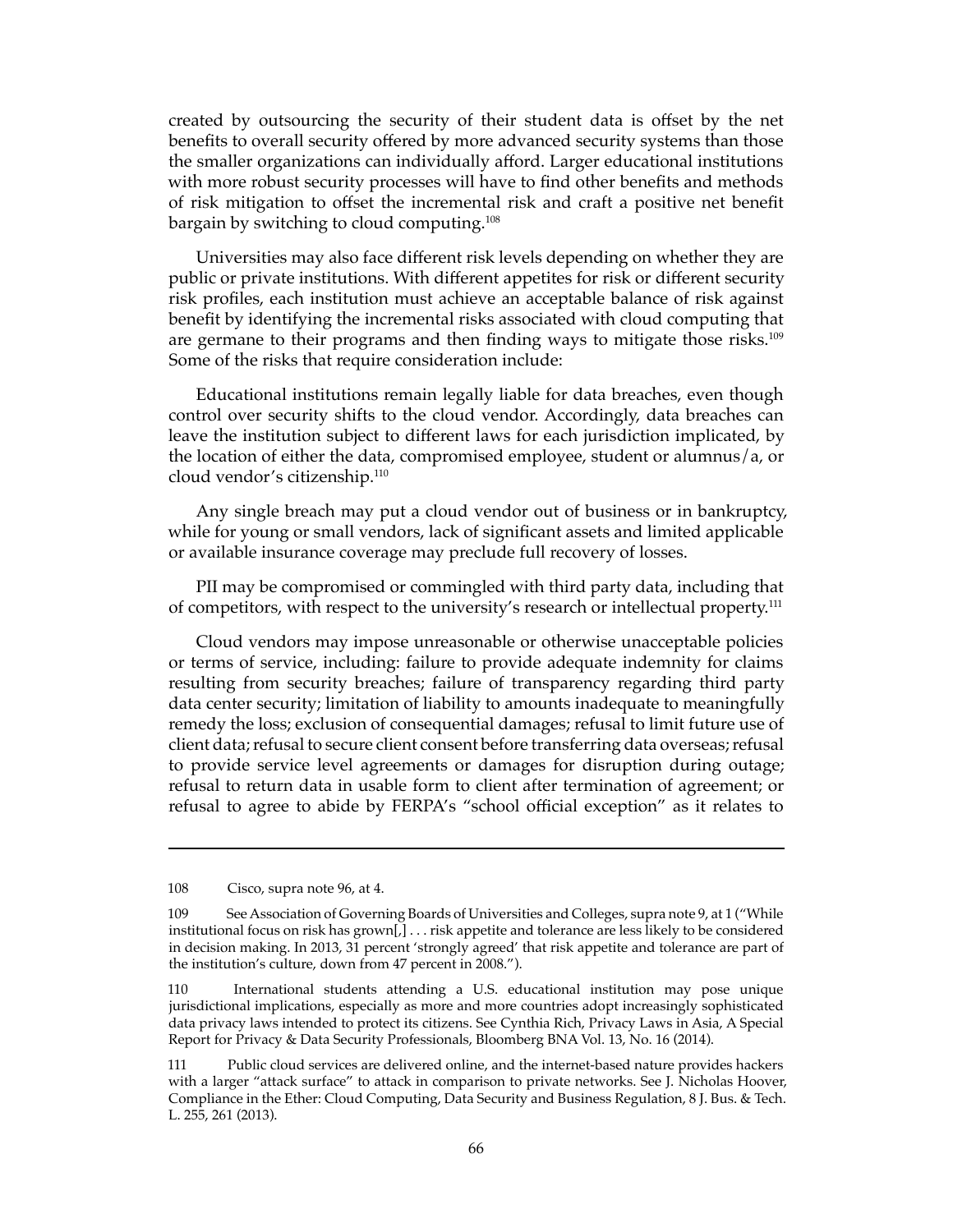direct control or the use and redisclosure of PII.<sup>112</sup>

The physical location of cloud vendors' servers around the world may result in trans-border information flow and could subject information to the laws of multiple foreign jurisdictions.<sup>113</sup>

Cloud computing makes it difficult to administer enterprise-wide information security policies for risk mitigation, as well as resource mapping procedures for data forensics, preservation, and management.

Because sensitive personal, financial, and other confidential information may be stored on the cloud vendors' servers, risk of breach, loss, or liability must be analyzed in terms of publicity as well as the financial and legal consequences. Cyber attacks directed at cloud vendors may impact a large population of unrelated users and generate greater publicity.

Cloud vendors are reluctant to assume significant risks or the resulting liability because the pricing models are kept low through contractual provisions limiting liability and avoiding indemnification for breaches of data availability, security, or privacy.114 While weighty bargaining power or competitive leverage can aid in bringing cloud vendors to the bargaining table to negotiate risk-sharing, these advantages likely will not be available to individual universities or smaller higher education nonprofits.115 Because few institutions can individually lay claim to those bargaining advantages, universities may consider pooling resources and forming consortiums to collectively bargain with vendors, share the costs of due diligence, and secure insurance. Due diligence in determining which risks are the most vital remains the best method to shore up bargaining positions, as can be seen below.

#### **B.Best Practices for Higher Education When Considering a Move to the Cloud**

When an institution of higher education intends to make the strategic decision to move its data and information technology systems to a third party cloud provider and procure software as a service, it should first establish a team of stakeholders. The team should include the institution's general counsel; the highest ranking officials charged with overall authority to oversee information technology and security, risk management, finance, and business administration; and the head of the business unit that will utilize the technology. These stakeholders should participate in the due diligence of the software service providers and the

<sup>112</sup> Cloud vendors typically exclude or restrict liability as much as possible, and it is generally difficult for large or global users to negotiate successfully for vendor liability, particularly for outages and data loss. See W. Kuan Hon, Christopher Millard & Ian Walden, Negotiating Cloud Contracts: Looking at Clouds From Both Sides Now, 16 Stan. Tech. L. Rev. 81, at 94 (2012).

<sup>113</sup> Id. at 103. Cloud vendors may provide round-the-clock "follow the sun services" and use support staff or sub-contractors outside the U.S. who have or are given access to data or metadata.

<sup>114</sup> Hon, supra note 111, at 94.

<sup>115</sup> John Soma, Maury Nichols, Melodi Mosley Gates & Ana Gutierrez, Chasing The Clouds Without Getting Drenched: A Call For Fair Practices In Cloud Computing Services, 16 J. Tech. L. & Pol'y 193, 211 (2011). Given their size and commensurate bargaining power, cloud vendors are able to dictate terms that are favorable for themselves, but risky for the purchaser.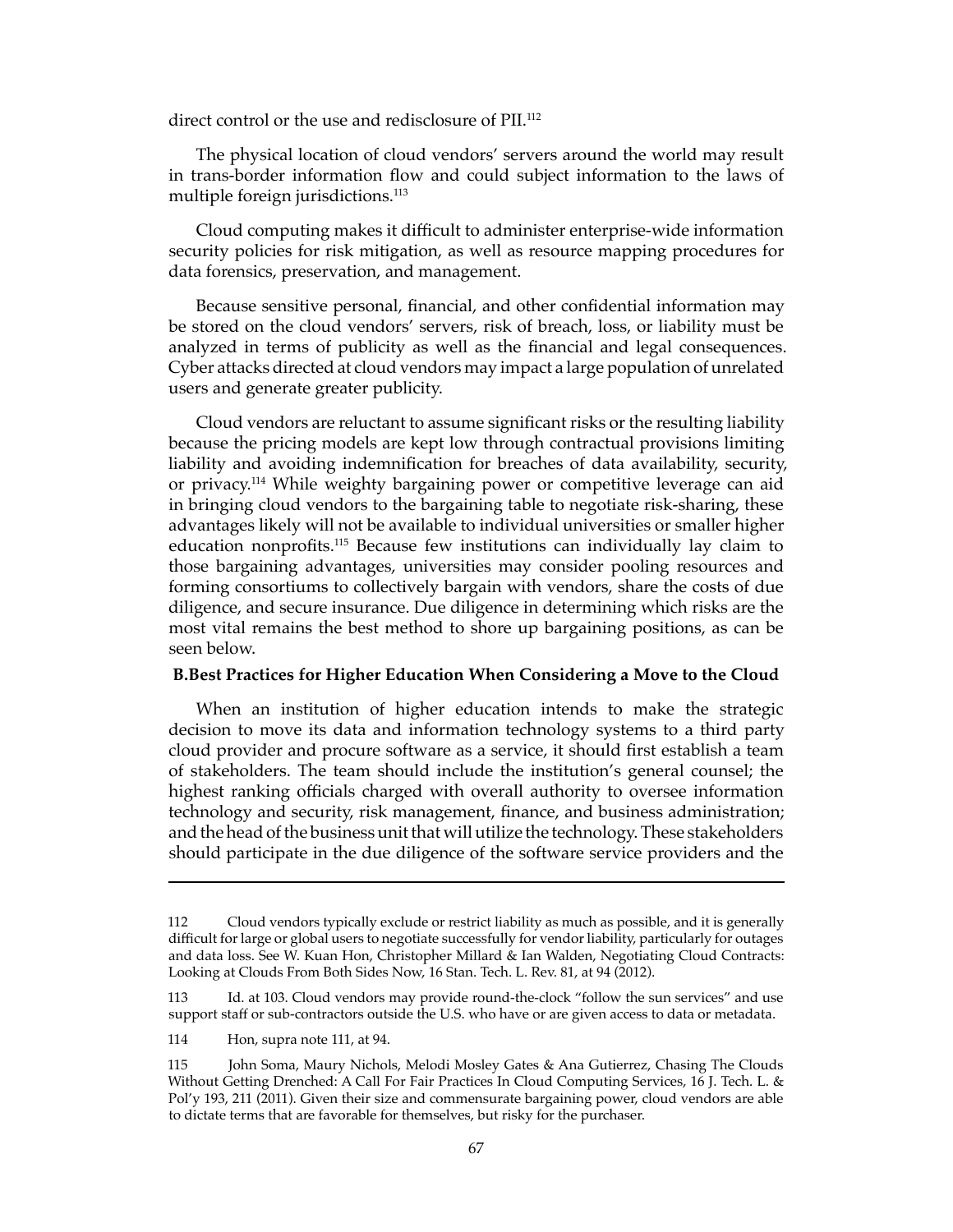negotiation of their contracts, so that they are fully informed of and understand the nature of the risks to the institution by moving to a cloud environment. By involving key stakeholders in this manner, the institution will achieve consensus in making recommendations to its president and governing body to approve the individual contract and use of the particular technology resource, as well as to ensure that there is fully informed consent to the risks inherent in this type of transaction and that techniques have been developed by the institution to mitigate them.

The information technology stakeholder should develop a checklist soliciting information from the providers to assist in the evaluation of their security, and general counsel should also develop a form of agreement with the provider that contains the terms and conditions appropriate for the risks the institution is willing to accept. The institution should solicit a response to the checklist from those providers of software services that are appropriate for the institution's needs. Because the checklist will solicit sensitive security information, the institution should be prepared to enter into a non-disclosure agreement with the provider prior to receiving its response. The responses to the checklist should then be evaluated by the individual assigned to oversee information technology security for the institution and make a recommendation to the stakeholders. If the responses are determined to create an acceptable level of risk to the institution, the vendor should be provided the institution's form of agreement to begin negotiations.

The checklist is the first step in the institution's due diligence of the provider and should focus on the vendor's security policies and processes to maintain, monitor, and test the adequacy of security to protect data from disclosure to unauthorized parties.<sup>116</sup> The checklist should identify the type of institutional data to be shared with or stored by the provider and should specifically focus on whether it includes credit card information, health records, student records, and personally identifiable information, because federal and state law impose heightened obligations in the event of a breach. The checklist should inquire if the data will be stored outside of the United States so that the institution can determine if it would be subject to the laws of any foreign jurisdiction in the event of a breach.<sup>117</sup> The provider should also be asked to identify its methodology for exchanging the data, such as upload via a secure web interface, secure file transfer, etc., so that the institution can evaluate the security of the transfer. The checklist should solicit the policies of the provider (and any third party subcontractors of the provider) on data security, data storage and protection, network systems and applications, and disaster recovery; the procedures for review and updating of those policies; and policies that ensure compliance with laws applicable to PCI, HIPAA, and FERPA, so that the institution can verify the provider has a comprehensive plan for compliance.

<sup>116</sup> Congress recently created a compilation of citations that provide many available resources to assist in the development of appropriate due diligence in order to assess the apparent risks of cloud providers. See Cybersecurity Authoritative Reports and Resources, Congressional Research Service (June 10, 2015).

<sup>117</sup> See Privacy Laws in Asia: A Special Report for Privacy and Data Security Professionals, Bloomberg BNA, Apr. 21, 2014, available at http://www.bna.com/uploadedFiles/Content/ Web\_Forms/Real\_Magnet\_Form/Legal/Privacy\_Law/11759-iapp-whitepaper.pdf (providing a comprehensive summary of privacy laws in major regions outside of the United States).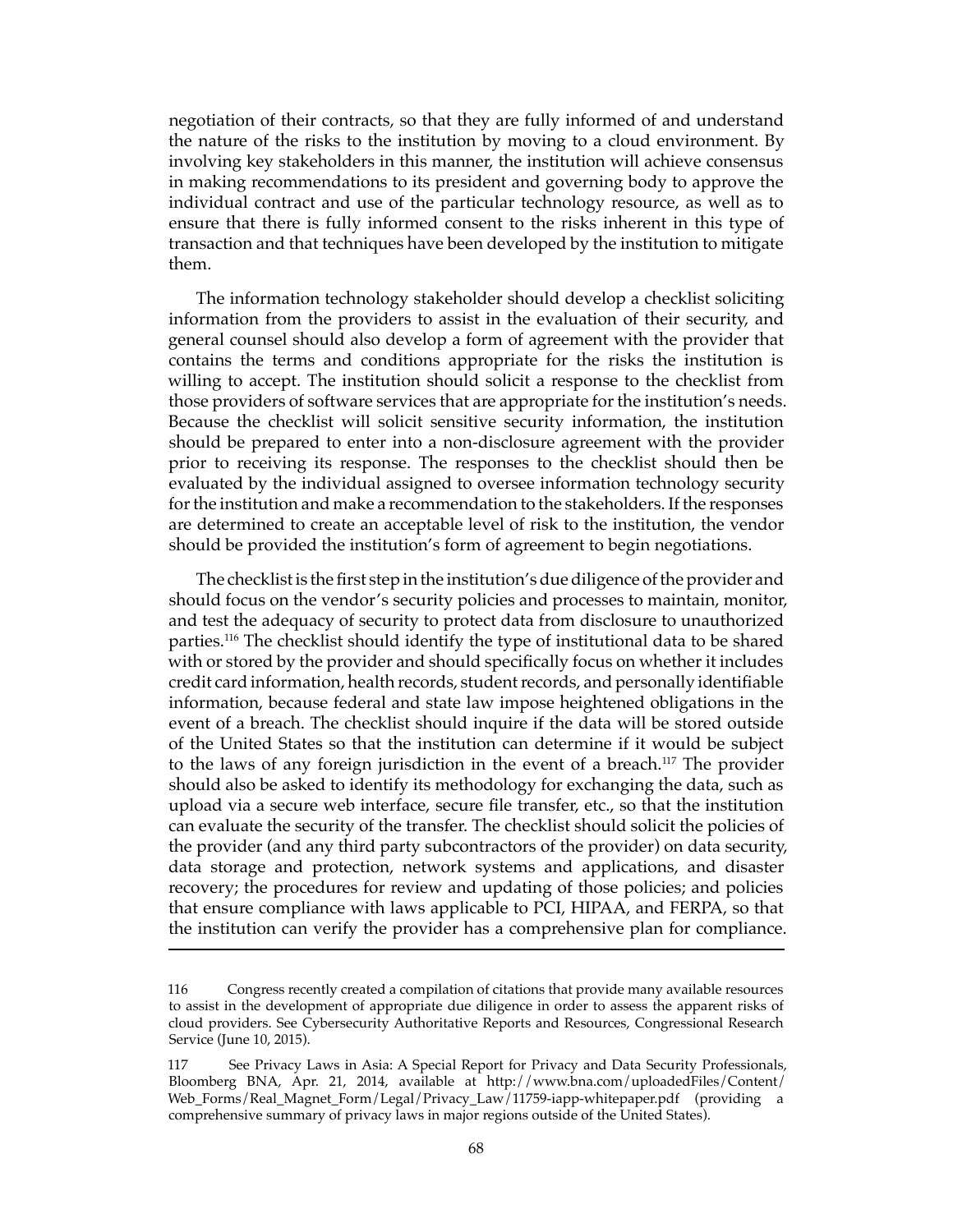The checklist should request the provider's SOC1 and SOC2 reports and the results of recent external audits and other tests, to determine the integrity of its system and penetration vulnerabilities. In addition, the checklist should inquire about the physical security and access restrictions to the provider's data center, data storage area, and network systems; the provider's response to security incidents; and the provider's awareness training, so that the institution can evaluate the provider's preparedness for a breach and strategies for prevention.<sup>118</sup>

In addition to the items on the checklist, the provider should be asked to provide its most recent audited financial statements and, if publicly traded, its 10K and 10Q reports, so that the institution may examine its assets and liabilities and the risks to it as an entity and within its industry. The stakeholders should also perform an independent assessment of the provider by conducting reference checks with existing customers, verifying the size of the provider's customer base, and estimating the total amount of individual information stored within the provider's services. In doing so, stakeholders will be able to project the potential losses the provider might suffer in the event of a system-wide breach and whether there is heightened risk of an attack if data is aggregated. An examination of the checklist and the additional information solicited will provide a clear picture of the potential risk of a data breach by using the vendor's services; the vendor's ability to prevent, detect, mitigate, and respond to a breach; and the vendor's ability to withstand the financial impact of a significant breach.

If the institutional stakeholders are satisfied that the risks disclosed during due diligence of the provider may be adequately addressed through contract negotiation or other means, the provider should be forwarded the institution's form of agreement.119 While the agreement will contain standard provisions applicable to all purchase agreements, it should include the following key provisions relevant to the heightened risks associated with data security and breaches.

#### Specifically:

The agreement should contain representations by the provider that service and support will meet specified levels of service, that security will be provided to prevent unauthorized access or destruction in accordance with industry standards, and that storage and backup will be maintained so that data is in retrievable form

<sup>118</sup> In response to the number of cyberattacks suffered within the United States in 2014, Congress commissioned a study of the issues and challenges with cybersecurity, and the report can serve as resource to the stakeholders and institution's governing body in assessing, understanding, and appreciating the current risks to data within the United States. See Cybersecurity Issues and Challenges: In Brief, Congressional Research Service (April 14, 2015).

<sup>119</sup> The U.S. Department of Education's Privacy Technical Assistance Center issued guidance to education institutions to assess the use of cloud computing and develop standard contract terms. See "Frequently Asked Questions – Cloud Computing," USDOE Privacy Technical Assistance Center (June 2012). See also "Protecting Student Privacy While Using On-Line Educational Services: Requirements and Best Practices," USDOE Privacy Technical Assistance Center (February 2014). In addition, guidance and contract templates issued by the United States federal government can also serve as useful resources for public education institutions. See Creating Effective Cloud Computing Contracts for the Federal Government – Best Practices for Acquiring IT as a Service, CIO Council/ Chief Acquisition Officers Council (February 24, 2012) (standard contract clauses can be found at: www.gsa.gov/graphics/staffoffices/FedRAMP\_Standard\_Contractual\_Clauses\_062712.pdf) .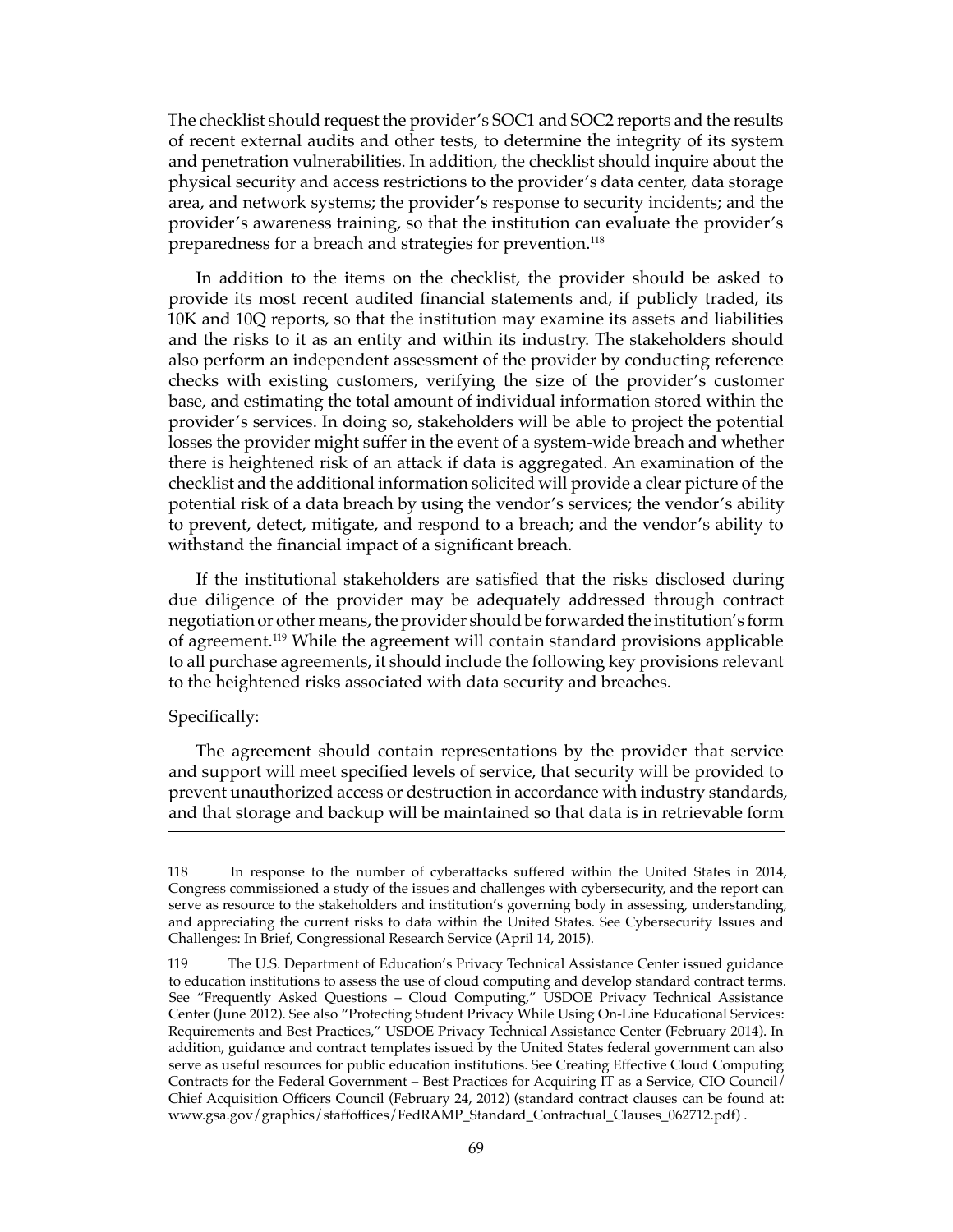to ensure the institution's continuity of use after contract termination.

The agreement should clearly state that the data is owned by the institution and may be used by the provider only to deliver the services. Data that constitutes confidential information should be clearly defined in the agreement and include, at a minimum, passwords, institutional data, personally identifiable information, student records, and health records.

The agreement should identify the actions to be taken in the event of a data breach, which should include, at a minimum, prompt notice to the institution, investigation of the cause and prevention of any reoccurrence, responsibility for all institutional losses as a result of the breach, and the granting to the institution of sole authority to determine if, when, how, and to whom notice of the breach should be sent.

Moreover, the agreement should exclude from any limitation of liability clause the provider's intentional or gross negligence and breach of data or confidential information.

To adequately protect against the risk of a data breach, the agreement should require the provider to name the institution as an additional insured on the provider's relevant insurance policies, including cyber insurance and commercial general liability insurance (which should have limits of liability of no less than \$1 million per occurrence or per claim), umbrella or excess insurance, and professional liability insurance (with limits of liability of at least \$10 million unless the amount of data to be stored with the provider demonstrates that a higher limit is appropriate).

Finally, the agreement should require the destruction of the institution's data after the agreement is terminated and certification that destruction has occurred.

Very often, a provider will seek to restrict its liability for data breaches through a limitation of liability and may be unwilling to agree to an absolute exclusion for a data breach. In that event, the institution should evaluate the potential costs it may incur and losses it may suffer as a result of a data breach by considering the total number of records and number of individuals related to the data that will be transferred to the provider. At a minimum, the institution should expect to incur, in the event of a breach, costs associated with providing notice to individuals, credit monitoring, undertaking forensic analysis to identify the cause of the breach, adequately and responsibly responding to media inquiries while protecting the institution's reputation, and responding to or defending third party claims. Studies that examined the losses associated with responding to data breaches over the past few years estimate these costs are approximately \$200 per individual or 57 cents per record, and institutions should annually reevaluate this information to determine if costs are increasing.120 At the present time, these studies provide a guideline

<sup>120</sup> In 2015, Verizon commissioned a study with contributions from 70 entities around the world, and its findings are summarized in a report entitled the "Data Breach Investigation Report," Verizon Risk Team (2015). In 2014, Verizon commissioned a similar global study with 17 partners from the audit, law enforcement, and security fields, and its findings were summarized in a report entitled "Data Breach Investigation Report," Verizon Risk Team (2013). Verizon's reports are located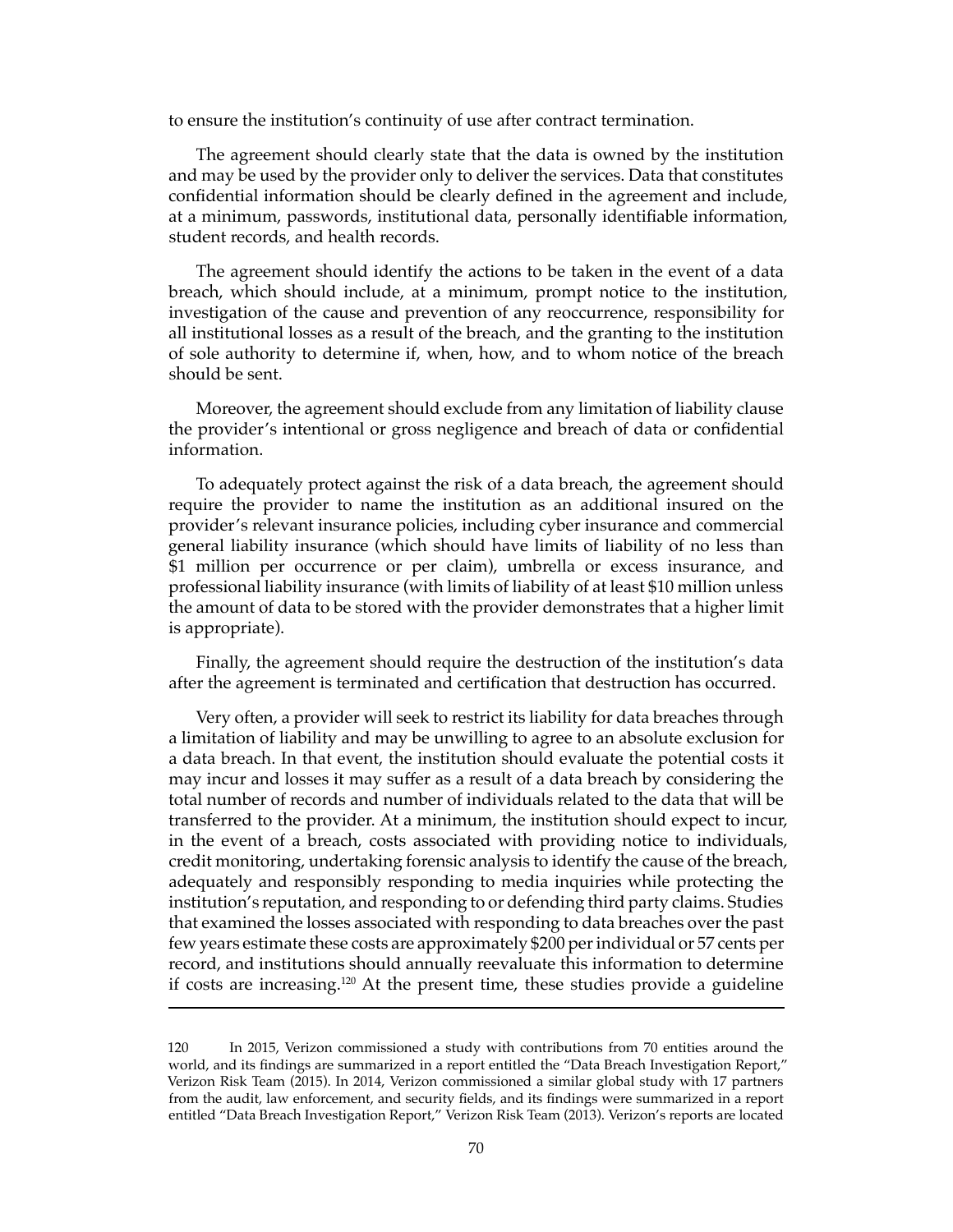for institutions to negotiate secondary caps on limitation of liability clauses for claims arising out of data breaches. In the event the provider is unwilling to agree to a secondary cap that will limit its liability for data breaches in an amount that is acceptable to the institution, the purchase of cyber insurance by the institution provides an alternative for mitigating that risk.121

The risks inherent in storing personally identifiable information with a third party are an institutional risk, and the members of the governing body owe a fiduciary duty to the institution to be fully informed of and consent to these risks.122 Therefore, it is recommended that the team of stakeholders present to the governing body, with participation and approval by the institution's president, their summary of the due diligence undertaken of the selected cloud provider and the terms of the agreement, along with an explanation of how the agreement or a cyber insurance policy will mitigate the risks associated with cloud data storage. Upon approval by the governing body, the stakeholders' work does not end. As we have seen in recent media associated with Rutgers University<sup>123</sup>, Penn State University<sup>124</sup>, and the Internal Revenue Service, the risk as to "if" a data breach will occur no longer exists; it is really a question of "when." Consequently, institutions would be well served to prepare in advance of a data breach by creating a response team; implementing a response protocol and performing practice drills; establishing compliance activities to implement, monitor, review, and update data security policies; and regularly informing the governing body so it can properly discharge its fiduciary duties.<sup>125</sup>

## **C. Insurance Coverage for Cyber Security Breaches**

The importance of investing the necessary time, effort, and expense to identify and establish appropriate IT solutions for an institution's ongoing educational, research, or business operations – including cloud-based alternatives – cannot be overstated. But even after an institution completes a comprehensive due diligence process and negotiates maximum contractual protection, the vast majority of cloudbased IT opportunities will nonetheless expose the institution to additional (and potentially substantial) risk, which must be mitigated to satisfy the governors' or

at: www.verizonenterprise.com/DBIR. Studies with similar findings were undertaken by Zurich Insurance and The Ponemon Institute. See Data Breach: The Cloud Multiplier Effect, Ponemon Institute (June, 2014); see also Diaz and Crapo, supra note 33; Data Breach Cost: Risks, Costs, and Mitigation Strategies for Data Breaches, Zurich General Insurance (2012).

<sup>121</sup> See discussion infra Section III.C.

<sup>122</sup> Gallardo and Kaplan, supra note 3.

<sup>123</sup> Ellen Wexler, Another Network Outage at Rutgers Leads to Frustration Among Professors and Students, The Chronicle of Higher Education, Sept. 30, 2015, http://chronicle.com/article/ Another-Network-Outage-at/233483/. See also, David Gialanella, Universities Help Drive Need for Data-Security Advice, New Jersey Law Journal, October 3, 2014.

<sup>124</sup> Universities 'Peculiar Creatures' in Cybersecurity World, Cyber Security Caucus, May 22, 2015, http://cybersecuritycaucus.com/universities-peculiar-creatures-in-cybersecurity-world/.

<sup>125</sup> The U.S. Department of Commerce's National Institute of Standards and Technology issued comprehensive recommendations to identifying confidential data, implementing safeguards to prevent breaches, and developing breach response protocol in a report entitled Guide to Protecting the Confidentiality of Personally Identifiable Information, Special Publication 800-122 (April 2010).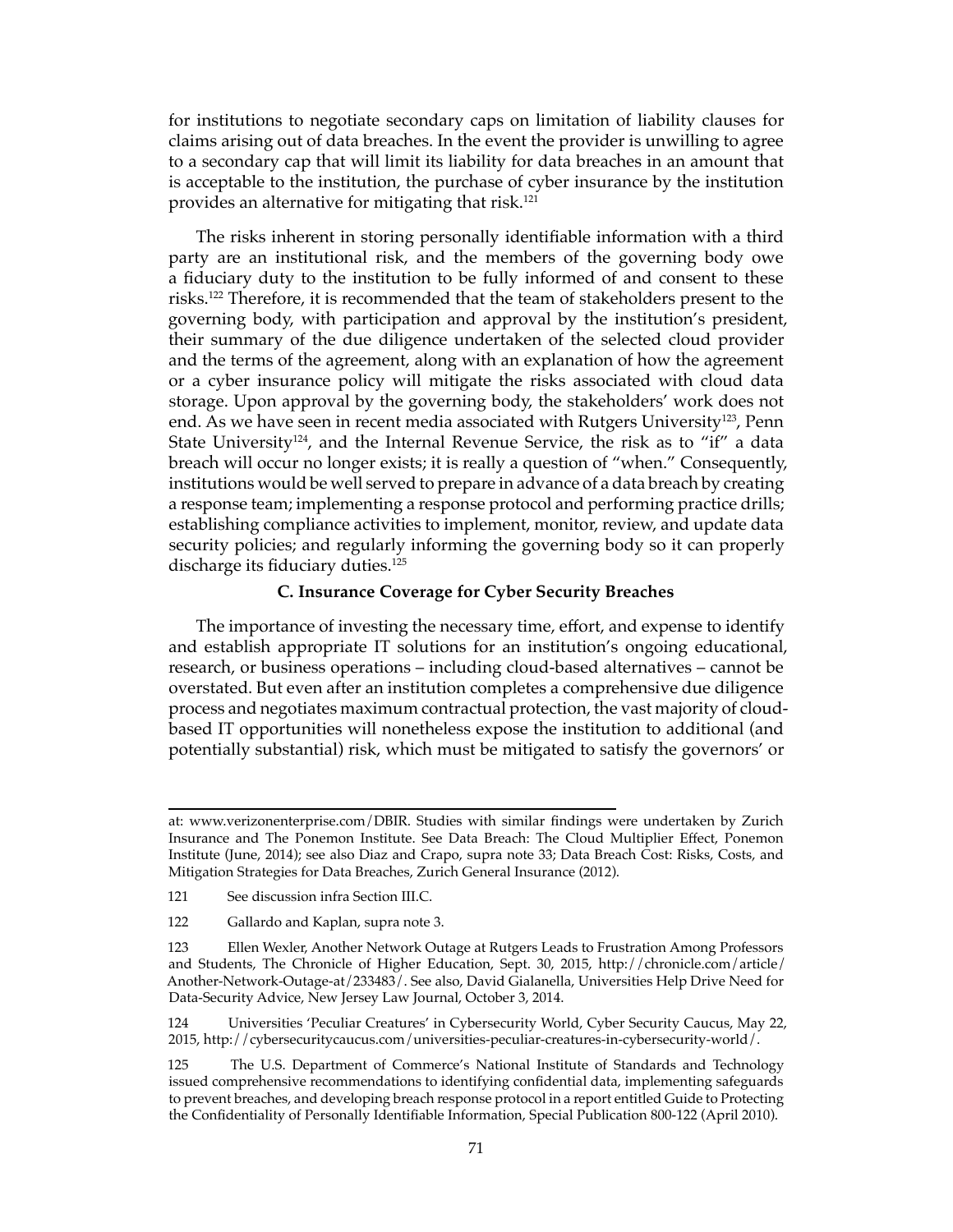trustees' obligations to exercise sound judgment and risk management in university governance. Accordingly, an institution must pursue an in-depth analysis of its existing insurance coverage to determine whether additional coverage is required to transfer the risk of potential loss and damage in the event of a data security breach.

At the outset, it is important to recognize that reliance on existing commercial general liability (CGL) insurance to mitigate the risk of loss and damage from cyber security breaches is simply not appropriate without careful assessment, analysis, and decision-making with respect to potential risks the institution faces as a result of its data processing and data storage solutions, and the need for alternative risk mitigation and risk transfer mechanisms.<sup>126</sup> Recent developments regarding the availability of insurance coverage under a CGL policy for losses resulting from a cyber security breach demonstrate that the existence of coverage is far from certain. For example, the Connecticut Supreme Court recently affirmed an intermediate appellate court decision that there was no coverage available under a CGL policy for \$6 million of costs incurred as a result of the loss of 130 back-up tapes that contained employment related data of more than 500,000 past and current employees.127 Similarly, a New York trial court concluded that the insurance company had no duty to defend under a CGL policy because it was the acts of a third party – not the policyholder – that caused the release of personal information as a result of a data security breach.128 Other courts, however, have reached the opposite result, concluding that insurance coverage was available because the disclosure of personal information was within the scope of the terms of the relevant CGL policy at issue.<sup>129</sup> Separately, the insurance industry has taken affirmative steps consistent with its steadfast position that the CGL policy was not intended to provide insurance for the losses and damage that may be suffered as a result of cyber security breaches, as evidenced by the introduction of specific exclusions for general liability policies that purport to eliminate coverage for liability arising out of certain data breaches.<sup>130</sup> Due to this "mixed bag" regarding availability, an institution relying on a CGL policy to provide insurance coverage in the event of a data breach might be successful, but its likelihood of actual

<sup>126</sup> Foster, supra note 102, at 27. Cyber insurance has been available for an extended period and has evolved to become suitable for both cloud users and cloud providers. Ideally, both the institution and the vendor will have completed appropriate due diligence and implemented comprehensive risk mitigation strategies that include cyber insurance coverage.

<sup>127</sup> See Recall Total Info. Mgmt. v. Federal Ins. Co., 83 A.3d 664 (Conn App. 2014), aff'd, 115 A.3d 458 (Conn. 2015).

<sup>128</sup> See Zurich American Insurance Co. v. Sony Corp. of America et al., 2014 N.Y.LEXIS 5141 (N.Y. Sup. Ct. 2014).

<sup>129</sup> See Travelers Indem. Co. v. Portal Healthcare, 35 F.Supp 3d 765 (E.D. Va. 2014); Hartford Cas. Inc. Co. v. Corcino & Assocs., No. 13-1328, 2013 U.S. Dist LEXIS 152836 (D. Calif. Oct. 7, 2013); see also Eyeblaster, Inc. v. Federal Ins. Co., 613 F.3d 797 (8th Cir. 2010) (coverage under CGL policy was available because insurer failed to establish that the policy terms applied to preclude coverage).

<sup>130</sup> See ISO Form Nos. CG 21 06 05 14 (Exclusion for Access or Disclosure of Confidential or Personal Information and Data-Related Liability – With Bodily Injury Exception); CG 21 07 05 14 (Exclusion for Access or Disclosure of Confidential or Personal Information and Data-Related Liability – Limited Bodily Injury Exception Not Included); CG 21 08 05 14 (Exclusion for Access or Disclosure of Confidential or Personal Information (Coverage B Only)).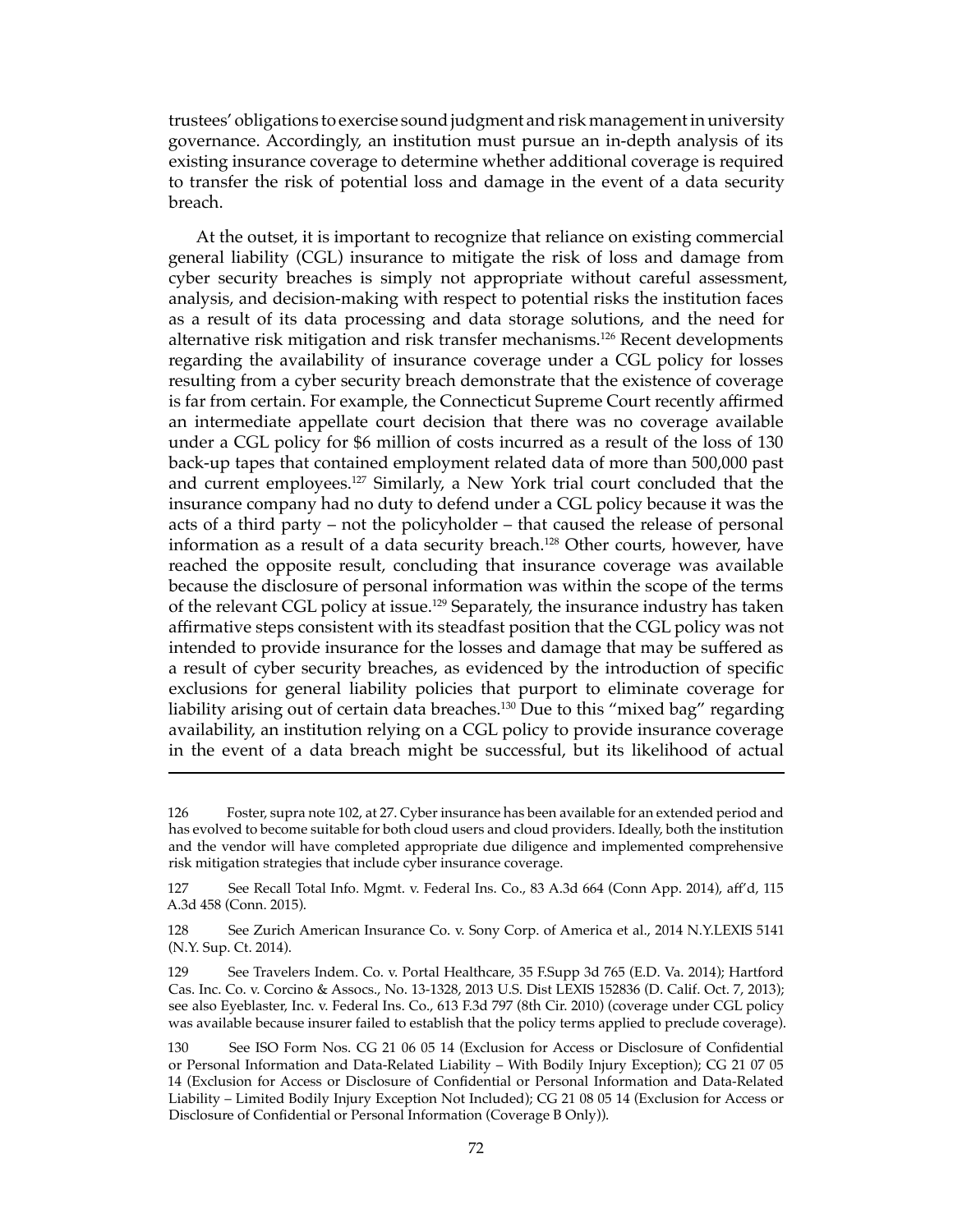success is increasingly narrow and depends on the jurisdiction and law applied to policy interpretation, the relevant facts, and the specific terms, conditions, and exclusions of the individual CGL policy.

Standalone cyber insurance policies can serve as an effective "gap filler" to cover some of the potential losses and damage that the educational institution may suffer from a data security breach that is not covered under other insurance. In general, cyber insurance provides coverage for certain losses arising out data breaches, but not all cyber insurance policies are created equal. Therefore, the terms of each policy must be carefully reviewed to verify that coverage is provided for potential losses identified in the due diligence process, including losses resulting from services of third party cloud providers. In this regard, insurance coverage is available for losses related to third party claims, notification to individuals, credit monitoring, forensic investigations, public relations and crisis management, data recovery, and government sanctions (within and outside of the United States). It is also very important to consider the appropriate geographic scope of coverage, particularly with respect to cloud computing, which, as noted above, may result in data being sent and/or stored outside a defined geographic location or area, including outside the United States. Finally, the cost of cyber insurance varies by insurer and the scope and amount of insurance desired, so focusing on the extent of necessary insurance is essential to obtaining appropriate, cost effective coverage. In addition, by keeping IT security and data policies up-to-date and ensuring that third party cloud vendors adhere to those updated policies, any requirements imposed by law, and the terms of the negotiated contracts, institutions can minimize the costs of cyber insurance coverage while also lowering potential exposure.

It should be emphasized, however, that any cyber security breach that results in wrongfully disclosed data carries hidden costs that are difficult, if not impossible, to quantify and are generally not insurable. In this regard, institutions must be concerned with damage to their endowments, enrollment, and reputations, both from those individuals directly affected and because large or sensitive breaches draw unfavorable media attention. Further, efforts directed at responding to a breach impair institutional productivity due to employee time and effort being redirected toward response instead of normal operations. Finally, a large breach erodes public trust, potentially further damaging future opportunities with prospective employees, potential students, alumni, and endowments.

In an effort to mitigate some of the risk associated with cloud-based data solutions, cyber insurance should be considered for the following categories of potential liability:

Costs of notice, reporting, investigation, and credit monitoring in the event of a data security breach;

Costs of defending third party lawsuits that may result from the loss of personally identifiable employee, alumni, or student information, in particular for public universities in the event the state attorney general's office declines to defend;

Statutory and/or regulatory investigation costs, penalties, and fees;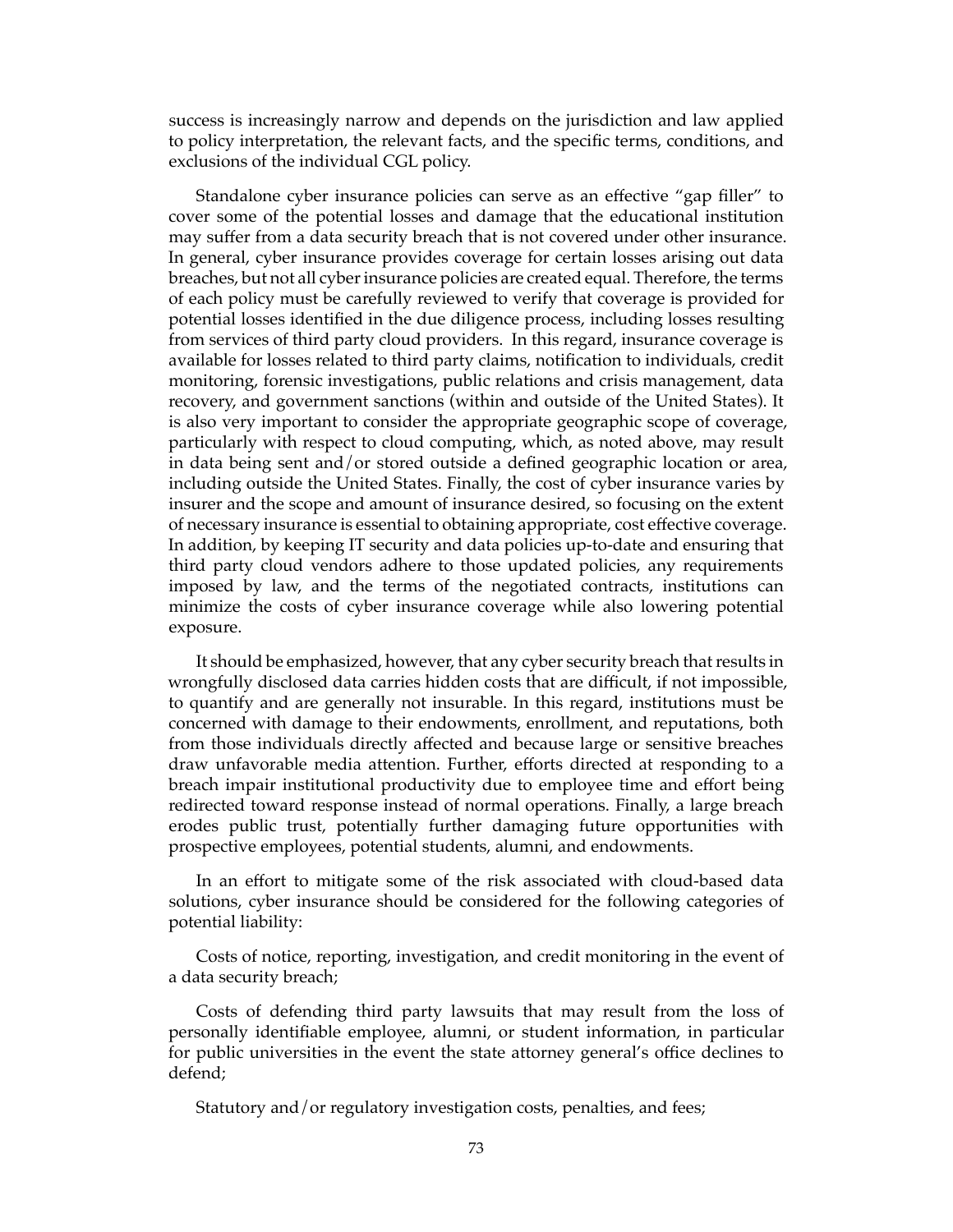Public relations and crisis management fees;

Wrongful acts of outside vendors, consultants, or service providers;

Data restoration costs to replace or restore a system that suffered a data security breach;

Failure to prevent the spread of a virus or cyber attack within the institution's network;

Expenses required to respond to threats to harm or release data, as well as ransom payments; and

Impairment or loss of data as the result of a criminal or fraudulent cyber incident, including theft and transfer of funds.

When evaluating the amount of coverage and the relevant terms, conditions, and exclusions, note that a recent study estimates that costs of a data breach per lost or stolen record for an educational institution could average as high as \$300 per compromised record, which would quickly exhaust a \$5 million policy with a breach of only 16,700 records (well below the average records per breach in 2015).<sup>131</sup> Moreover, educational institutions should insist on readily understandable policy wording – e.g., some policies make distinctions between "lost" and "stolen" data that can serve to exclude coverage.<sup>132</sup> In addition, as noted above, for an institution that was unable to secure sufficiently favorable terms with respect to a vendor's obligations in that contract, negotiating with the insurer to include coverage for certain acts and omissions of cloud vendors may present a way to nonetheless mitigate some of that risk. Finally, since data breaches are a relatively recent phenomenon, and the costs and manner of resolving any resulting third party claims are evolving, purchasers of cloud services should reevaluate annually the limits of liability and the terms, conditions, and exclusions of their cyber insurance policy to verify that they are adequately insured.

## **IV. Conclusion**

Optimizing an educational institution's cyber risk protection mechanisms involves a considerable commitment of resources to achieve focused preparation, analysis, and decision-making. Given the ever-increasing sophistication of cyber security threats and the expanding use of cloud-based alternatives to data processing and storage needs, educational institutions must take proactive steps to protect information and secure maximum protection against potentially crippling liability in the event of a data security breach. Even where high levels

<sup>131</sup> Ponemon Institute LLC, 2015 Costs of Data Breach Study: Global Analysis, 1 (2015). The Ponemon Institute's study involved 350 companies from eleven different countries, and, while the global average per record costs of a data breach were estimated at \$154, U.S. companies had the most costly per record costs at \$217 per compromised record.

<sup>132</sup> For example, under Amazon's standard contract for cloud computing services, it states that "Neither we nor any of our affiliates or licensors will be responsible for any compensation, reimbursement or damages arising in connection with…any authorized access to, alteration of, or the deletion, destruction, damage, loss or failure to store any of your content or other data." See Foster, supra note 102 at 13.